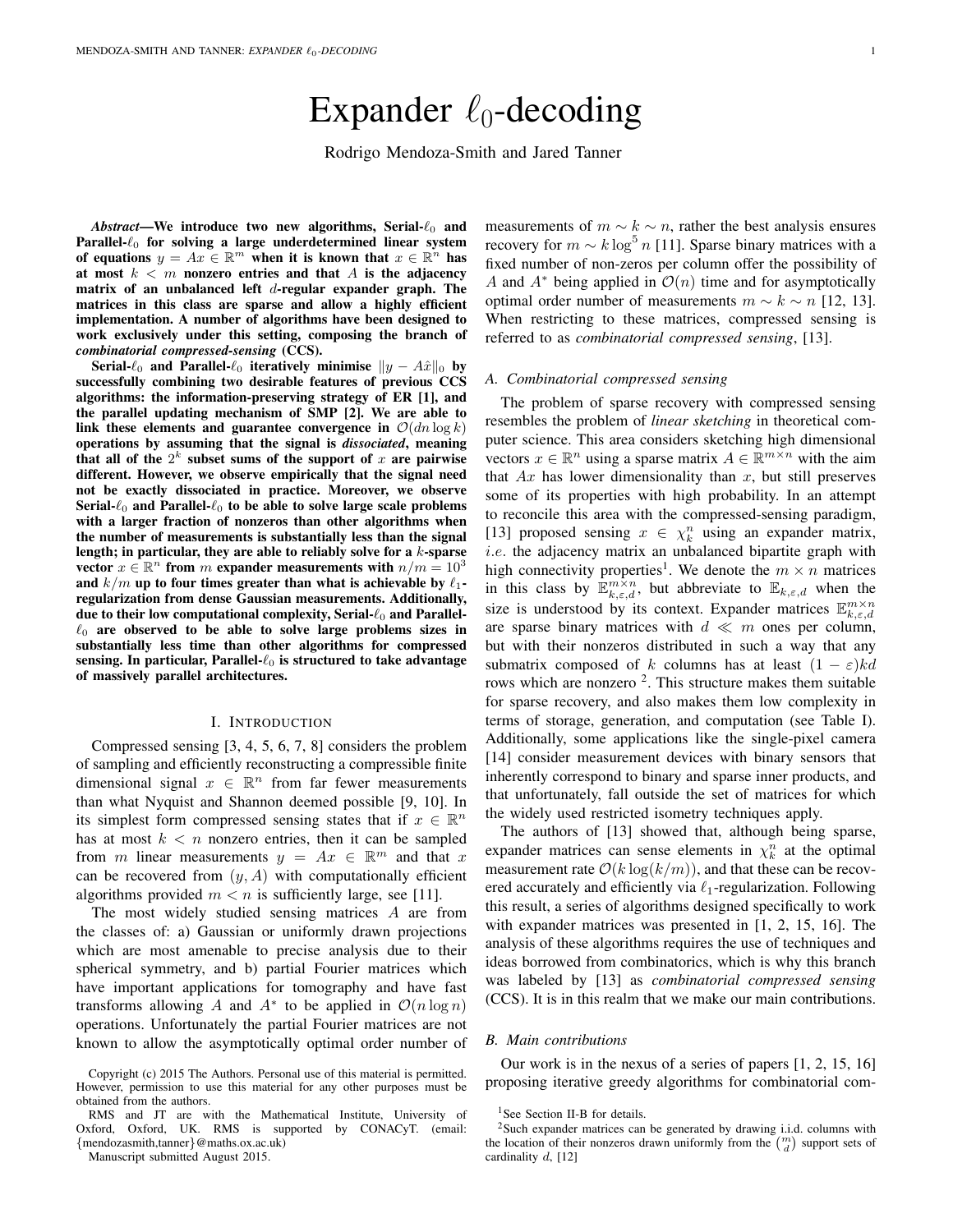|                    | Storage           | Generation        | $A^*u$                  | m                          |
|--------------------|-------------------|-------------------|-------------------------|----------------------------|
| Gaussian/Bernoulli | $\mathcal{O}(mn)$ | $\mathcal{O}(mn)$ | $\mathcal{O}(mn)$       | $\mathcal{O}(k \log(n/k))$ |
| Partial Fourier    | $\mathcal{O}(m)$  | $\mathcal{O}(m)$  | $\mathcal{O}(n \log n)$ | $\mathcal{O}(k \log^5(n))$ |
| Expander           | $\mathcal{O}(dn)$ | $\mathcal{O}(dn)$ | $\mathcal{O}(dn)$       | $\mathcal{O}(k \log(n/k))$ |

TABLE I: Complexity of measurement operators.

pressed sensing. The algorithms put forward in the aforementioned sequence of papers recover the sparsest solution of a large underdetermined linear system of equations  $y = Ax$  by iteratively refining an estimation  $\hat{x}$  using information about the residual  $r = y - A\hat{x}$ . Though these algorithms have the same high-level perspective<sup>3</sup>, their particulars are optimised to best tradeoff speed, robustness, and recovery region; see Table II for a summary. For instance, at each iteration, SMP [2] updates several entries of  $\hat{x}$  in parallel, allowing it to provably recover an arbitrary  $x \in \chi_k^n$  in  $\mathcal{O}(\log ||x||_1)$  iterations of complexity  $\mathcal{O}(dn + n \log n)$ . However, SMP is only able to recover the sparsest solution when the fraction of nonzeros in the signal is substantially less than other compressed sensing algorithms. On the other hand, at each iteration, LDDSR [16] and ER [1] update a single entry of  $\hat{x}$  in such a way that a contraction of  $||y - A\hat{x}||_0$  is guaranteed. This reduction in the residual's sparsity is achieved by exploiting an important property of expander graphs, which we call the *information-preserving* property (see Theorem II.4). Essentially, this property guarantees that most of the entries from  $x$  will appear repeatedly as entries in  $y = Ax$ . In other words, it guarantees that for most  $i \in [m]$ , we will have  $y_i \in \{x_i : j \in \text{supp}(x)\}.$ In [16] and [1], this property is used to give sufficient conditions for decrease of  $||y - A\hat{x}||_0$  under the regime of single updating of  $\hat{x}$ . However, this regime of single updating in LDDSR and ER typically requires greater computational time than existing compressed-sensing algorithms. Our main contribution is in the design and analysis of an algorithmic model that successfully combines the information-preserving strategy of LDDSR and ER with the parallel updating scheme of SMP. This synthesis is made possible by assuming that the signal of interest is *dissociated*.

**Definition I.1** (Dissociated signals). A signal  $x \in \mathbb{R}^n$  is dissociated if

$$
\sum_{j \in T_1} x_j \neq \sum_{j \in T_2} x_j \quad \forall T_1, T_2 \subset \text{supp}(x) \text{ s.t. } T_1 \neq T_2. \tag{1}
$$

The name *dissociated* comes from the field of additive combinatorics (See Definition 4.32 in [17]), where a set  $S$ is called *dissociated* if the set of all sums of distinct elements of S has maximal cardinality. Even though the model  $(1)$ might seem restrictive, it need not be exactly fulfilled for our algorithm to work. In fact, it is fulfilled almost surely for isotropic signals, and more generally by any signal whose nonzeros can be modelled as being drawn from a continuous distribution. Moreover, it is discussed in Section IV-C3 that non-dissociated signals, such as integer or binary signals, can be recovered if instead the columns of A are scaled by dissociated values, and the nonzeros of  $x$  are drawn independently of A. Also, numerical experiments show that the algorithm recovery ability decreases gracefully as the dissociated property is lost by having a fraction of the nonzeros in x be equal, see Figure 10,.

With this assumption, our contributions are a form of *modelbased compressed sensing* [18] in which apart from assuming  $x \in \chi_k^n$ , one also assumes special dependencies between the values of its nonzeros with the goal to improve the algorithms speed or recovery ability. Our contributions are Serial- $\ell_0$  and Parallel- $\ell_0$ , Algorithms 1 and 2 respectively, and their convergence guarantees summarised in Theorem I.2.

| <b>Algorithm 1:</b> Serial- $\ell_0$                                                                                                                                                                                                                                                                                                                                         |  |  |  |  |
|------------------------------------------------------------------------------------------------------------------------------------------------------------------------------------------------------------------------------------------------------------------------------------------------------------------------------------------------------------------------------|--|--|--|--|
| <b>Data:</b> $A \in \mathbb{E}_{k,\varepsilon,d}^{m \times n}$ ; $y \in \mathbb{R}^m$ ; $\alpha \in (1,d]$                                                                                                                                                                                                                                                                   |  |  |  |  |
| <b>Result:</b> $\hat{x} \in \mathbb{R}^n$ s.t. $y = A\hat{x}$                                                                                                                                                                                                                                                                                                                |  |  |  |  |
| $\hat{x} \leftarrow 0, r \leftarrow y;$                                                                                                                                                                                                                                                                                                                                      |  |  |  |  |
| while <i>not converged</i> do                                                                                                                                                                                                                                                                                                                                                |  |  |  |  |
| for $j \in [n]$ do                                                                                                                                                                                                                                                                                                                                                           |  |  |  |  |
| $T \in \{\omega_j \in \mathbb{R} :   r  _0 -   r - \omega_j a_j  _0 \ge \alpha\};$<br>$\begin{array}{c} \begin{array}{c} I \subset \\ \textbf{for } \omega_j \in T \textbf{ a} \textbf{b} \\ \begin{array}{c} \mid & \hat{x}_j \leftarrow \hat{x}_j + \omega_j; \\ \textbf{end} \end{array} \\ \begin{array}{c} \mid & \textbf{and} \\ \textbf{end} \end{array} \end{array}$ |  |  |  |  |
|                                                                                                                                                                                                                                                                                                                                                                              |  |  |  |  |
|                                                                                                                                                                                                                                                                                                                                                                              |  |  |  |  |
|                                                                                                                                                                                                                                                                                                                                                                              |  |  |  |  |
|                                                                                                                                                                                                                                                                                                                                                                              |  |  |  |  |
| end                                                                                                                                                                                                                                                                                                                                                                          |  |  |  |  |
| end                                                                                                                                                                                                                                                                                                                                                                          |  |  |  |  |

**Algorithm 2:** Parallel- $\ell_0$ **Data**:  $A \in \mathbb{E}_{k,\varepsilon,d}^{m \times n}$ ;  $y \in \mathbb{R}^m$ ;  $\alpha \in (1,d]$ **Result:**  $\hat{x} \in \mathbb{R}^n$  s.t.  $y = A\hat{x}$  $\hat{x} \leftarrow 0, r \leftarrow y;$ while *not converged* do  $T \leftarrow \{ (j, \omega_j) \in [n] \times \mathbb{R} : ||r||_0 - ||r - \omega_j a_j||_0 \ge \alpha \};$ for  $(j, \omega_j) \in T$  do  $\left|\ \hat{x}_j \leftarrow \hat{x}_j + \omega_j; \right.$ end  $r \leftarrow y - A\hat{x}$ ; end

**Theorem I.2** (Convergence of Expander  $\ell_0$ -Decoders). Let  $A \in \mathbb{E}_{k,\varepsilon,d}^{m \times n}$  and  $\varepsilon \leq 1/4$ . and  $x \in \chi_k^n$  be a dissociated signal. Then, Serial- $\ell_0$  and Parallel- $\ell_0$  with  $\alpha = (1-2\varepsilon)d$  can recover x from  $y = Ax \in \mathbb{R}^m$  in  $\mathcal{O}(dn \log k)$  operations.

The focus of this paper is on charting the development of Serial- $\ell_0$  and Parallel- $\ell_0$  and on proving Theorem I.2. In doing so, we contrast Serial- $\ell_0$  and Parallel- $\ell_0$  to the stateof-the-art algorithms for compressed-sensing and show that when the signal is dissociated, these are the fastest algorithms available when implemented, respectively, in a serial or a parallel architecture. We support these claims with a series of numerical experiments that additionally show that any loss in universality due to our signal model is traded off by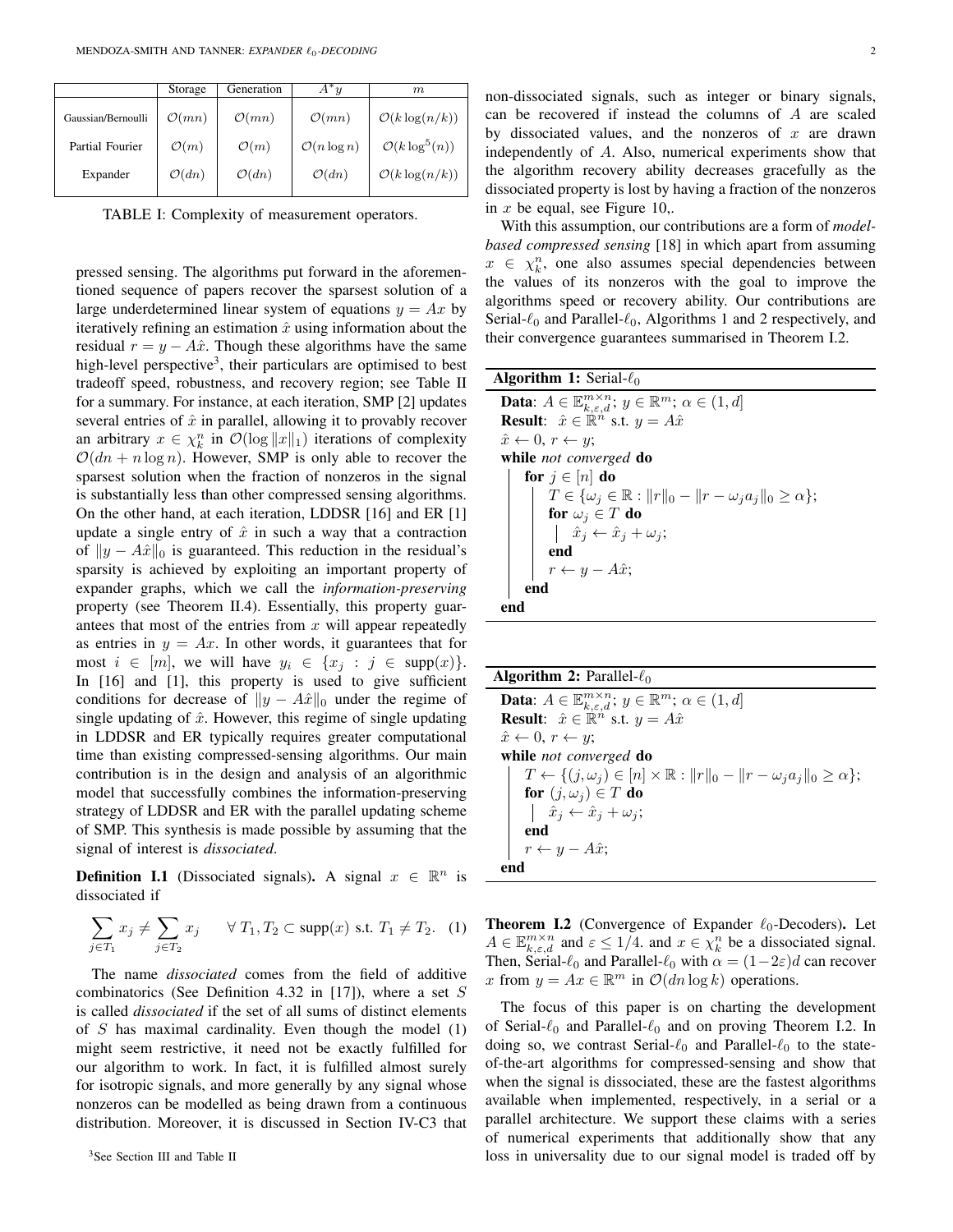unusually high recovery regions when  $\delta := m/n$  is small and substantially higher than those of previous CCS algorithms.

## *C. Outline*

Section II gives the main background theory in expander graphs necessary for our discussion. Then, Section III reviews past advances in CCS, putting emphasis on deconstructing these into their essential ideas, and on pointing out common elements between them. Section IV contains our main contributions: Serial- $\ell_0$  and Parallel- $\ell_0$ . We prove Theorem I.2 and point out some technical details regarding the implementation of Serial- $\ell_0$  and Parallel- $\ell_0$ . We also discuss some connections of the dissociated model (1) with Information Theory. Finally, in Section V we evaluate the empirical performance of these algorithms with a series of numerical experiments.

# II. BACKGROUND

In this section, we present the basic notions of graph theory that are necessary for understanding our subsequent analyses, as well as the relevant previous work in combinatorial compressed sensing. We start by defining some notation.

#### *A. Notation*

For a subset  $S \subset \Omega$ , we let |S| be its cardinality, and  $\Omega \setminus S$ denote its complement. We adopt notation from combinatorics and use the shorthand  $[n] := \{1, \ldots, n\}$  for  $n \in \mathbb{N}$ . We also define  $[n]^{(k)} = \{S \subset [n] : |S| = k\}$  and  $[n]^{(\leq k)} = \{S \subset$  $[n] : |S| \leq k$ . As mentioned in the previous section, for  $x \in \mathbb{R}^n$ , we let supp $(x) = \{i : x_i \neq 0\}$  be its support, and  $argsupp(x) = {x_i : i \in supp(x)}$  be the set of nonzero values in x. With this, we define  $||x||_0 = |\text{supp}(x)|$ , and  $\chi_k^n = \{x \in$  $\mathbb{R}^n : ||x||_0 \le k$ ; vectors in  $\chi_k^n$  are said to be k-sparse. We let  $H_k : \mathbb{R}^n \to \chi_k^n$  be the hard thresholding operator that sets to zero all but the  $k$  largest elements in  $x$ . Throughout this work, we implicitly assume that  $x \in \mathbb{R}^n$ ,  $y \in \mathbb{R}^m$ , and that  $A \in \mathbb{R}^{m \times n}$  is a binary sparse matrix with d ones per column. It is also implicitly assumed that  $m < n$  and that  $||x||_0 < m$ . For a given signal  $x$ , we will use  $k$  to refer to its sparsity, unless we specify otherwise.

# *B. Expander graphs*

A *bipartite graph* is a 3-tuple  $G = (U, V, E)$  such that  $U \cap V = \emptyset$  and  $E \subset U \times V$ . Elements in  $U \cup V$  are called *nodes*, while tuples in E are called *edges*. Under the assumption that  $|U| = n$  and  $|V| = m$ , we abuse notation and let  $U = [n]$  be the set of *left-nodes*, and  $V = [m]$  be the set of *right-nodes*. A bipartite graph is said to be *left* d*-regular* if the number of edges emanating from each left node is identically  $d$ , and is said to be *unbalanced* if  $m < n$ . For  $S \subset U \cup V$  we define  $\mathcal{N}(S) \subset U \cup V$  to be the *neighbourhood* of S, *i.e.* the set of nodes in  $U \cup V$  that are connected to S through an element of E. We note that for bipartite graphs,  $\mathcal{N}(S) \subset V$  only if  $S \subset U$ , and  $\mathcal{N}(S) \subset U$  only if  $S \subset V$ . An *expander graph* (Figure 1) is an unbalanced, left d-regular, bipartite graph that is *well-connected* in the sense of the following definition.

Definition II.1 (Expander graph). An unbalanced, left dregular, bipartite graph  $G = ([n], [m], E)$  is a  $(k, \varepsilon, d)$ expander if

$$
|\mathcal{N}(S)| > (1 - \varepsilon)d|S| \quad \forall \quad S \in [n]^{(\leq k)}.\tag{2}
$$

We call  $\varepsilon \in (0,1)$  the *expansion parameter* of the graph.



Fig. 1: Schematic of an expander graph with  $d = 3$ . Every left d-regular bipartite graph is an expander for some k and  $\varepsilon$ 

Hence, the expander graphs that we consider can be thought of as tuples  $G = ([n], [m], E)$  such that all subsets  $S \in [n]^{(\leq k)}$ have at most  $\epsilon d|S|$  fewer neighbours than the number of edges emanating from S. It will be convenient to think of an expander in linear algebra terms, which can be done via its *adjacency matrix*.

**Definition II.2** (Expander matrix  $\mathbb{E}_{k,\epsilon,d}^{m \times n}$ ). The adjacency matrix of an unbalanced, left d-regular, bipartite graph  $G =$  $([n], [m], E)$  is the binary sparse matrix  $A \in \mathbb{R}^{m \times n}$  defined as

$$
A_{ij} = \begin{cases} 1 & i \in \mathcal{N}(j) \subset [m] \\ 0 & \text{otherwise.} \end{cases}
$$
 (3)

We let  $\mathbb{E}_{k,\varepsilon,d}$  be a the set of adjacency matrices of  $(k,\varepsilon,d)$ expander graphs.

We note that  $A \in \mathbb{E}_{k,\varepsilon,d}^{m \times n}$  is a sparse binary matrix with exactly d ones per column, and also that any left d-regular bipartite graph will satisfy (2) for some k and  $\varepsilon$ . As mentioned previously, [13] showed that these matrices possess a bounded restricted isometry constant (RIC) in the  $\ell_1$  norm in the linear growth asymptotic where  $k \sim m \sim n \to \infty$ ; making these matrices computationally highly attractive for compressed sensing. The existence of expander graphs with optimal measurement rate of  $m = \mathcal{O}(k \log(n/k))$ , is addressed in the following theorem.

Theorem II.3 (Existence of optimal expanders [19, 20]). For any  $n/2 \ge k \ge 1$  and  $\varepsilon > 0$ , there is a  $(k, \varepsilon, d)$ -expander with

$$
d = \mathcal{O}(\log(n/k)/\varepsilon)
$$
, and  $m = \mathcal{O}(k \log(n/k)/\varepsilon^2)$ . (4)

Theorem II.3 also implies that in the linear growth asymptotic of  $k \sim m \sim n \to \infty$  and for a fixed  $\varepsilon > 0$ , it holds that  $d = \mathcal{O}(1)$ ; that is, the number of nonzeros per column does not increase with the problem size. Apart from this fact, expander matrices are of interest in compressed sensing because they are nearly information preserving, meaning that for  $x \in \chi_k^n$  at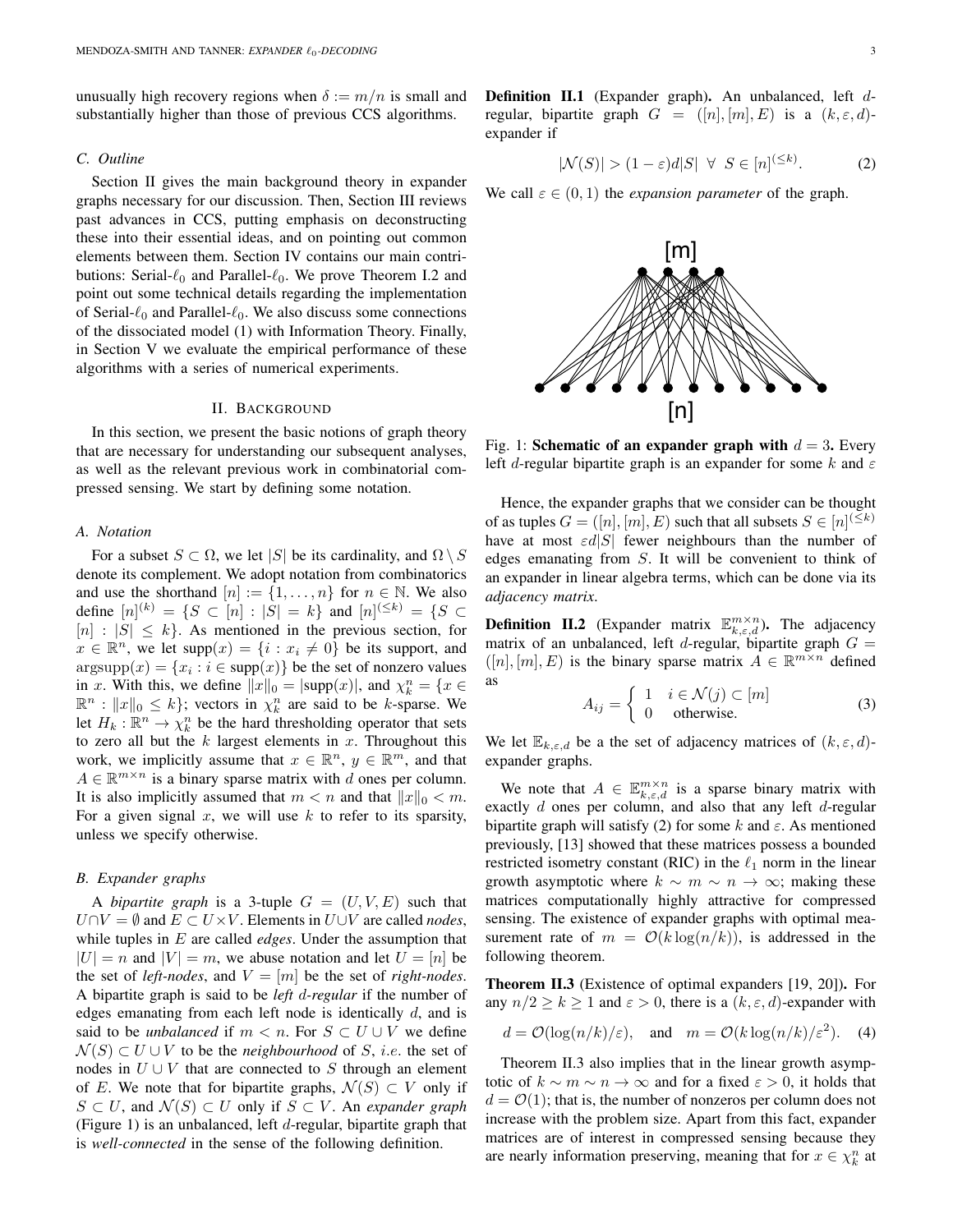least  $(1 - 2\varepsilon)kd$  entries of  $y = Ax$  equal a nonzero value of x. This property is guaranteed by Lemma II.4.

**Lemma II.4** (Information-preserving property). Let  $G =$  $([n], [m], E)$  be an unbalanced, left d-regular, bipartite graph, and  $S \in [n]^{(\leq k)}$ . Define,

$$
\mathcal{N}_1(S) = \{ i \in \mathcal{N}(S) : |\mathcal{N}(i) \cap S| = 1 \},\tag{5}
$$

and

$$
\mathcal{N}_{>1}(S) = \mathcal{N}(S) \setminus \mathcal{N}_1(S). \tag{6}
$$

Then, G is a  $(k, \varepsilon, d)$ -expander graph if and only if

$$
|\mathcal{N}_1(S)| > (1 - 2\varepsilon)d|S| \quad \forall \quad S \in [n]^{(\leq k)}.\tag{7}
$$

*Proof:* See Appendix A.

The information-preserving property is widely used in the analysis of CCS, and is a central piece in the analysis of our algorithms as it implies the lower  $\ell_1$ -RIC bound [13]. Finally, we remark that adjacency matrices of expander graphs are not only useful for compressed-sensing, but also for a number of applications including linear sketching, data-stream computing, graph sketching, combinatorial group testing, network routing, error-correcting codes, fault-tolerance, and distributed storage [13, 20].

#### III. OVERVIEW OF CCS PRIOR ART

Iterative greedy algorithms for compressed sensing seek the sparsest solution to a large underdetermined linear system of equations  $y = Ax$  and typically do so by operating on the residual  $r = y - A\hat{x}$ , where  $\hat{x}$  is an estimate of the sparsest solution. Algorithms for combinatorial compressed sensing differ by considering updating the  $j<sup>th</sup>$  entry of the approximation,  $\hat{x}_j$ , based on a non inner product score  $s_j \in \mathbb{R}$ dependent on  $r_{\mathcal{N}(j)}$ ; that is, on the residual restricted to the support set of the  $j<sup>th</sup>$  column of A. In order to standardise the convergence rate guarantees of previous CCS, we define the notion of an iteration as follows.

**Definition III.1** (Iteration). Let  $A \in \mathbb{R}^{m \times n}$ ,  $x \in \mathbb{R}^n$ , and  $y =$ Ax. For an iterative greedy algorithm updating an estimation  $\hat{x} \in \mathbb{R}^n$  of x from a residual  $r = y - A\hat{x}$ , an iteration is defined as the sequence of steps performed between two updates of  $r$ .

In the remainder of this section we deconstruct past CCS algorithms into their essential components so as to give a highlevel overview of their shared characteristics.

#### *A. Sparse Matching Pursuit (SMP)*

SMP was proposed in [2] to decode  $\hat{x}$  from  $y = Ax$  with a voting-like mechanism in the spirit of the *count-median* algorithm from data-stream computing (see [21] for details). SMP can also be viewed as an *expander* adaptation of the Iterative Hard Thresholding algorithm (IHT) [22], which uses the line-search  $\hat{x} \leftarrow H_k[\hat{x}+p]$  to minimise  $||y - A\hat{x}||_2^2$  over  $\chi_k^n$ , indeed it was rediscovered from this perspective in [11][pp. 452] where it is referred to as EIHT. Due to the structure of expander matrices, SMP chooses the direction  $p = \mathcal{M}(y - A\hat{x})$ with  $M : \mathbb{R}^m \to \mathbb{R}^n$  defined as

$$
[\mathcal{M}(r)]_j = \text{median}(r_{\mathcal{N}(j)}). \tag{8}
$$

After thresholding, this choice yields the iteration,

$$
\hat{x} \leftarrow H_k \left[ \hat{x} + H_{2k} [\mathcal{M}(y - A\hat{x})] \right]. \tag{9}
$$

SMP and its theoretical guarantees are stated in Algorithm 3 and Theorem III.2.

| Algorithm $3:$ SMP $[2]$                                                                         |
|--------------------------------------------------------------------------------------------------|
| <b>Data:</b> $A \in \mathbb{E}^{m \times n}_{k,\varepsilon,d}; \, y \in \mathbb{R}^m$            |
| <b>Result:</b> $\hat{x} \in \mathbb{R}^n$ s.t. $  x - \hat{x}  _1 = \mathcal{O}(  y - Ax  _1/d)$ |
| $\hat{x} \leftarrow 0, r \leftarrow u$                                                           |
| while <i>not converged</i> do                                                                    |
| $\hat{x} \leftarrow H_k [\hat{x} + H_{2k}[\mathcal{M}(r)]];$                                     |
| $\left  \quad r \leftarrow y - A\hat{x} \right $                                                 |
| end                                                                                              |
|                                                                                                  |

**Theorem III.2** (SMP [2]). Let  $A \in \mathbb{E}_{k,\varepsilon,d}^{m \times n}$  and let  $y = Ax + \eta$ for  $x \in \chi_k^n$ . Then, there exists an  $\varepsilon \ll 1$  such that SMP recovers  $\hat{x} \in \mathbb{R}^n$  such that  $||x - \hat{x}||_1 = \mathcal{O}(||\eta||_1/d)$ . The algorithm terminates in  $\mathcal{O}(\log(d||x||_1/||\eta||_1))$  iterations with complexity  $\mathcal{O}(nd + n \log n)$ .

# *B. Sequential Sparse Matching Pursuit (SSMP)*

It was observed in [15] that SMP typically failed to converge to the sought sparsest solution when the problem parameters fall outside the region of theoretical guarantees. Though SMP updates each entry in x to individually reduce the  $\ell_1$  norm of the residual, by updating multiple values of  $x$  in parallel causes SMP to diverge even for moderately small ratios of  $k/m$ . To overcome these limitations, the authors proposed SSMP, which updates  $\hat{x}$  sequentially rather than in parallel. That is, at each iteration, SSMP will look for a single node  $j \in [n]$  and an update  $\omega \in \mathbb{R}$  that minimise  $||r - \omega a_j||_1$ , which can be found by computing  $\arg \max_{i \in [n]} \mathcal{M}(r)$ , see the discussion in Section III-E2. This approach results in a strict decrease in  $||r||_1$ , but the sequential update results in an overall increase in computational complexity, see Table II. SSMP and its theoretical guarantees are stated in Algorithm 4 and Theorem III.3.

| Algorithm 4: $SSMP$ [15]                                                                          |
|---------------------------------------------------------------------------------------------------|
| <b>Data:</b> $A \in \mathbb{E}_{k,\varepsilon,d}^{m \times n}$ ; $y \in \mathbb{R}^m$ ; $c > 1$ ; |
| <b>Result:</b> $\hat{x} \in \mathbb{R}^n$ s.t. $  x - \hat{x}  _1 = \mathcal{O}(  y - Ax  _1/d)$  |
| $\hat{x} \leftarrow 0, r \leftarrow y;$                                                           |
| while <i>not converged</i> do                                                                     |
| Find $(j, \omega) \in [n] \times \mathbb{R}$ s.t. $  r - \omega a_i  _1$ is minimized;            |
| $\hat{x}_i \leftarrow \hat{x}_i + \omega;$                                                        |
| Perform $\hat{x} \leftarrow H_k[\hat{x}]$ every $(c-1)k$ iterations;                              |
| $r \leftarrow y - A\hat{x}$ ;                                                                     |
| end                                                                                               |

**Theorem III.3** (SSMP [15]). Let  $A \in \mathbb{E}_{(c+1)k,\epsilon,d}$  and let  $y = Ax + \eta$  for  $x \in \chi_k^n$ . Then, there exists an  $\varepsilon \ll 1$  such that SSMP with fixed  $c > 1$  recovers  $\hat{x} \in \mathbb{R}^n$  such that  $||x \hat{x} \|_1 = \mathcal{O}(\|\eta\|_1)$ . The algorithm terminates in  $\mathcal{O}(k)$  iterations of complexity  $\mathcal{O}\left(\frac{d^3n}{m} + n + \left(\frac{n}{k}\log n\right)\log ||x||_1\right)$ .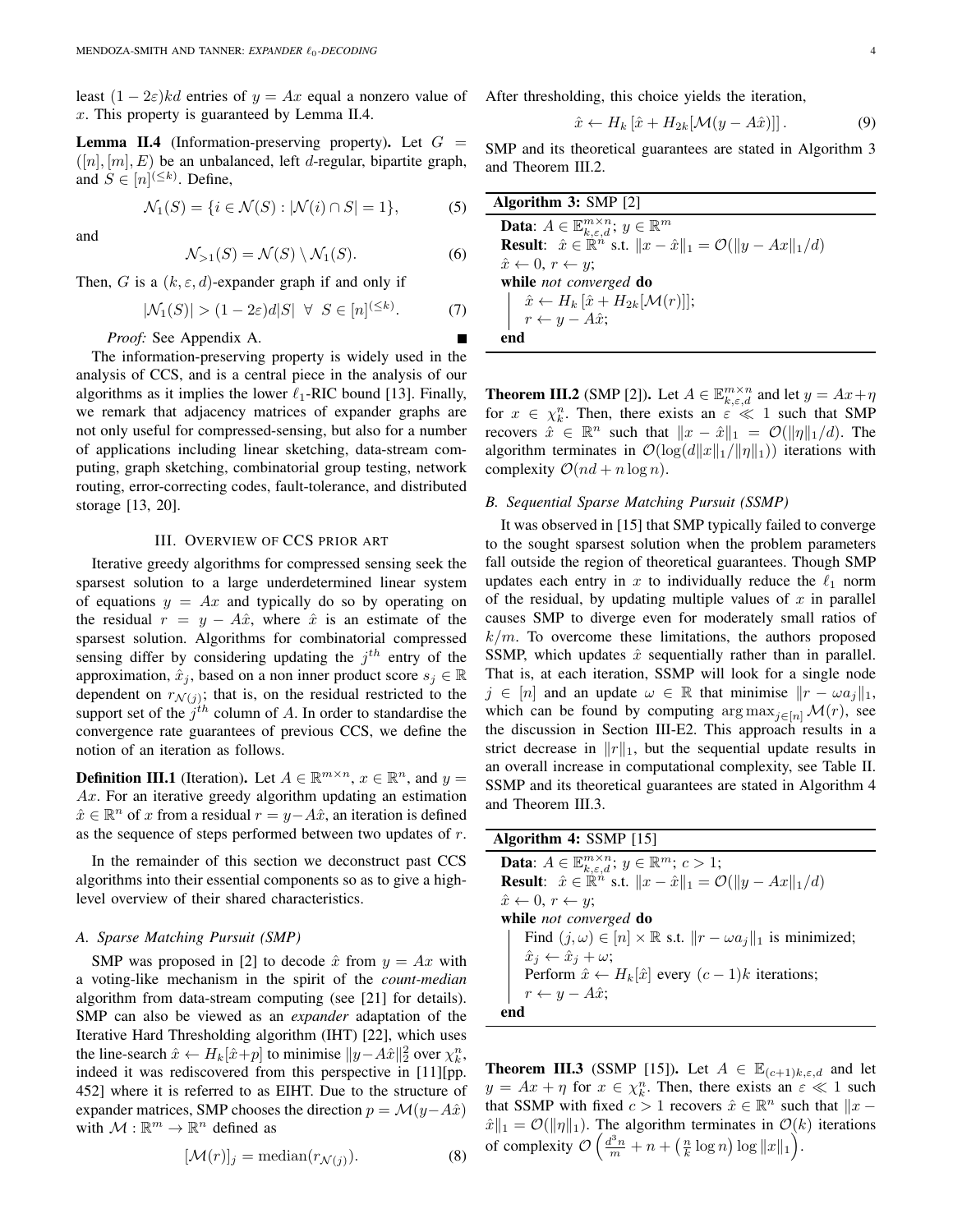#### *C. Left Degree Dependent Signal Recovery (LDDSR)*

LDDSR was proposed in [16] and decodes by exploiting the information preserving property given in Lemma II.4. The main insight is that one can lower bound the number of elements in  $\{i \in [m] : y_i \in \text{argsupp}(x)\}\)$ , and use the structure of A to find a  $j \in [n]$  and a nonzero value  $\omega \in \mathbb{R}$ that appears more than  $d/2$  times in  $r_{\mathcal{N}(j)} \in \mathbb{R}^d$ . It is shown in [16] that updating  $\hat{x}_j \leftarrow \hat{x}_j + \omega$  guarantees a decrease in  $||r||_0$  when  $\varepsilon = 1/4$ . LDDSR and its theoretical guarantees are stated in Algorithm 5 and Theorem III.4.

| Algorithm 5: LDDSR [16] |  |  |  |
|-------------------------|--|--|--|
|-------------------------|--|--|--|

| <b>Data:</b> $A \in \mathbb{E}_{k,\varepsilon,d}^{m \times n}$ ; $y \in \mathbb{R}^m$ |
|---------------------------------------------------------------------------------------|
| <b>Result:</b> $\hat{x} \in \mathbb{R}^n$ s.t. $y = A\hat{x}$                         |
| $\hat{x} \leftarrow 0, r \leftarrow y;$                                               |
| while not converged do                                                                |
| Find $(j,\omega) \in [n] \times \mathbb{R} \setminus \{0\}$ s.t.                      |
| $ \{i \in \mathcal{N}(j) : r_i = \omega\}  > \frac{d}{2};$                            |
| $\hat{x}_j \leftarrow \hat{x}_j + \omega;$                                            |
| $r \leftarrow y - A\hat{x};$                                                          |
|                                                                                       |

**Theorem III.4** (LDDSR [16]). Let  $A \in \mathbb{E}_{k,\varepsilon,d}^{m \times n}$  with  $\varepsilon = 1/4$ and  $x \in \chi_k^n$ . Given  $y = Ax$ , LDDSR recovers x in at most  $\mathcal{O}(dk)$  iterations with complexity  $\mathcal{O}(\frac{d^3n}{m}+n)$ .

#### *D. Expander Recovery (ER)*

ER [1] differs from LDDSR by considering  $\varepsilon \leq 1/4$  and suitably adapting the set of indices from which an entry in  $\hat{x}$  may be updated. This modification allows the number of iterations guaranteed to be improved, see Theorem III.4. In particular, ER gurantees convergence in  $\mathcal{O}(k)$  iterations of complexity  $\mathcal{O}(nd)$ . ER and its theoretical guarantees are stated in Algorithm 6 and Theorem III.5.

| Algorithm 6: $ER [1]$                                                                 |
|---------------------------------------------------------------------------------------|
| <b>Data:</b> $A \in \mathbb{E}_{k,\varepsilon,d}^{m \times n}$ ; $y \in \mathbb{R}^m$ |
| <b>Result:</b> $\hat{x} \in \mathbb{R}^n$ s.t. $y = A\hat{x}$                         |
| $\hat{x} \leftarrow 0, r \leftarrow y;$                                               |
| while not converged do                                                                |
| Find $(j,\omega) \in [n] \times \mathbb{R} \setminus \{0\}$ s.t.                      |
| $ \{i \in \mathcal{N}(j) : r_i = \omega\}  \geq (1 - 2\varepsilon)d.$                 |
| $\left  \quad \hat{x}_j \leftarrow \hat{x}_j + \omega; \right.$                       |
| $r \leftarrow y - A\hat{x}$ ;                                                         |
|                                                                                       |

**Theorem III.5** (ER [1]). Let  $A \in \mathbb{E}_{2k,\varepsilon,d}$  with  $\varepsilon \leq 1/4$  and  $m = \mathcal{O}(k \log(n/k))$ . Then, for any  $x \in \chi_k^n$ , given  $y = Ax$ , ER recovers x in at most  $\mathcal{O}(k)$  iterations of complexity  $\mathcal{O}(\frac{d^3n}{m} +$ n).

Though ER seemingly requires knowledge of  $\varepsilon$  to implement, which is NP-hard to compute, knowledge of  $\varepsilon$  can be circumvented by selecting the node to update by

$$
\underset{j \in [n]}{\arg \max} \left| \{ i \in \mathcal{N}(j) : r_i = \text{mode}(r_{\mathcal{N}(j)}) \} \right|.
$$
 (10)

#### *E. Discussion*

Having introduced these algorithms, we now point out some important commonalities between them.

*1) Iterative greedy algorithms:* The CCS algorithms we have presented share the structure of Algorithm 7.

| <b>Algorithm 7:</b> Iterative greedy CCS algorithms                             |
|---------------------------------------------------------------------------------|
| <b>Data:</b> $A \in \mathbb{R}^{m \times n}$ ; $y \in \mathbb{R}^m$             |
| <b>Result:</b> $\hat{x} \in \mathbb{R}^n$ s.t. $y = A\hat{x}$                   |
| $\hat{x} \leftarrow 0, r \leftarrow y;$                                         |
| while <i>not converged</i> do                                                   |
| Compute a <i>score</i> $s_j$ and an <i>update</i> $u_j \ \forall \ j \in [n]$ ; |
| Select $S \subset [n]$ based on a rule on $s_i$ ;                               |
| $\hat{x}_j \leftarrow \hat{x}_j + u_j \text{ for } j \in S;$                    |
| k-threshold $\hat{x}$ ;                                                         |
| $r \leftarrow y - A\hat{x};$                                                    |
| end                                                                             |

The dominant computational cost in CCS greedy algorithms is concentrated in computing  $s_j$  and  $u_j$ , and in selecting the set  $S$  of nodes that will be updated. At each step of these algorithms, a subset  $S \subset [n]$  is selected. In SMP, we have  $S = [n]$  which makes it of sublinear complexity in  $||x||_1$ , but typically diverges for even moderate values of  $\rho := k/m$ . All other algorithms update a single entry of  $\hat{x}$  per iteration; that is, they choose  $S \subset [n]$  with  $|S| = 1$ . This brings benefits in terms of convergence and recovery region, but compromises the computational complexity of the algorithms. A summary of these properties is given in Table II.

*2) Median minimises*  $||r||_1$ : The operation median( $r_{\mathcal{N}(i)}$ ) can be recast as the problem of finding the scalar  $\omega \in \mathbb{R}$  that minimises  $\|r - \omega a_i\|_1$ . To see this, note that the function

$$
||r - \omega a_j||_1 = \sum_{i \in \mathcal{N}(j)} |r_i - \omega| + \text{constant} \tag{11}
$$

is at a minimum when  $|\{i \in \mathcal{N}(j) : r_i - \omega > 0\}| = |\{i \in$  $\mathcal{N}(j) : r_i - \omega < 0$ . Then, by definition of the median,

$$
\underset{\omega \in \mathbb{R}}{\arg \min} \|r - \omega a_j\|_1 = \text{median}(r_{\mathcal{N}(j)})\tag{12}
$$

This is independent of the expansion parameter  $\varepsilon$ .

*3) Mode does not minimise*  $||r||_0$ : In [1, 16], it is shown that Algorithms 5 and 6 use Lemma II.4 to find a pair  $(j, \omega)$ such that

$$
||y - A(\hat{x} + \omega e_j)||_0 < ||y - A\hat{x}||_0 - (1 - 4\varepsilon)d.
$$
 (13)

However, when  $(y - A\hat{x})_{\mathcal{N}(i)}$  does not contain any zeros, we can guarantee that

$$
||y - A(\hat{x} + \omega e_j)||_0 < ||y - A\hat{x}||_0 - (1 - 2\varepsilon)d.
$$
 (14)

For dissociated signals, where  $\sum_{j \in \text{supp}(x)} x_j \neq 0$ , we can always ensure that the greater contraction rate will be achieved.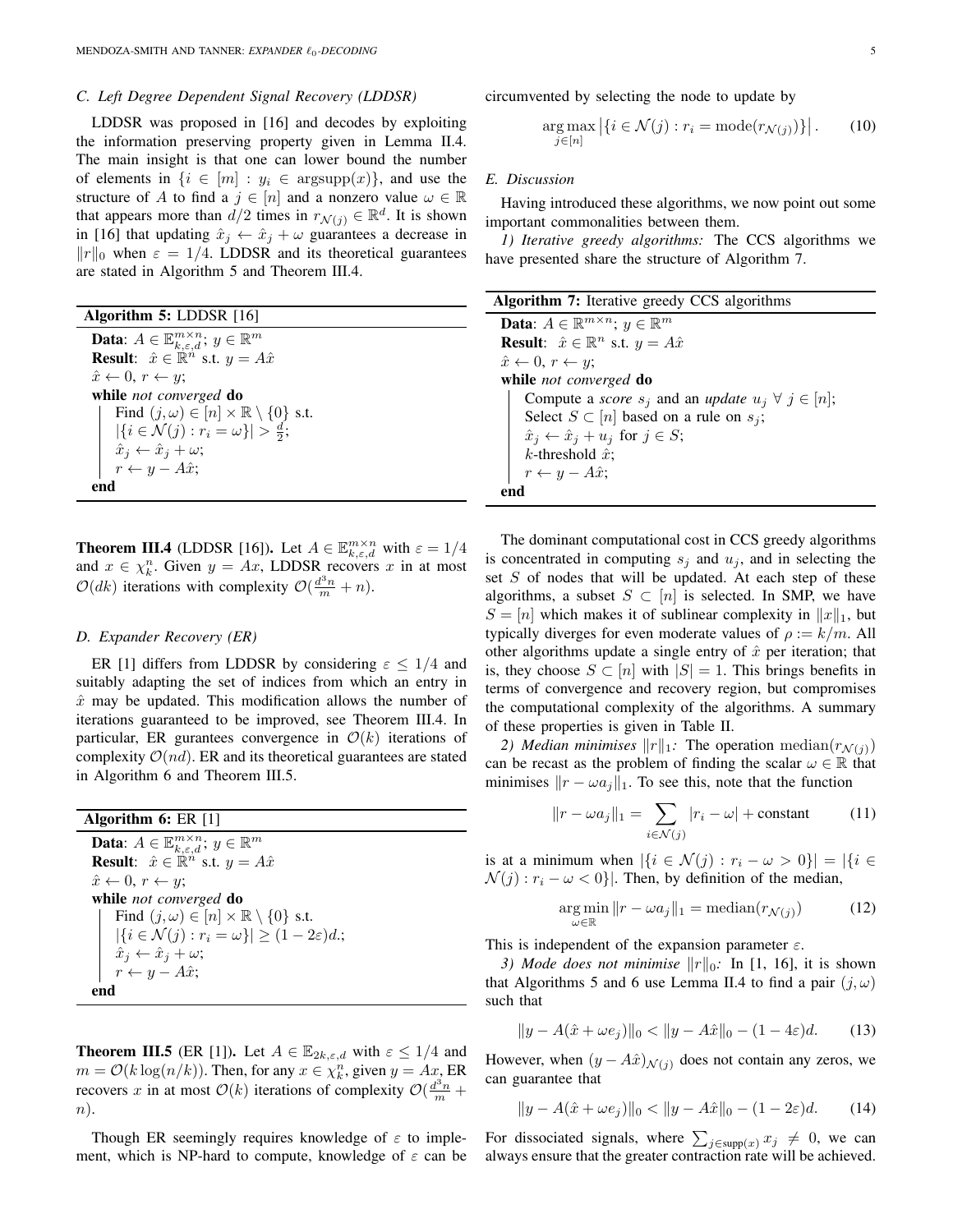*4) Updating*  $s_i$  *and*  $u_j$ : Algorithms 4, 5, 6 need to compute a score  $s_j = s_j(r_{\mathcal{N}(j)})$  for each  $j \in [n]$ , which can be done at cost  $\mathcal{O}(dn)$ . It is important to note that they do not need to recompute all the scores at each iteration. A common strategy is to compute each of the scores once and store them with their corresponding node  $j \in [n]$  in some data structure (like priority queues [15] or red-black trees [1]). Then, at each iteration, we can efficiently request the node  $j \in [n]$  that maximises the score (median, mode, etc.) and use it to update  $\hat{x}_i$ . This update will affect  $d = |\mathcal{N}(j)|$  entries of the residual, so we only need to recompute the scores corresponding to  $|\bigcup_{i \in \mathcal{N}(j)} \mathcal{N}(i)| = \mathcal{O}(d^2 n/m)$  right nodes.

## IV. MAIN CONTRIBUTIONS: ITERATIVE  $\ell_0$ -MINIMISATION

Our main contributions, Serial- $\ell_0$  and Parallel- $\ell_0$ , advance combinatorial compressed sensing by having comparatively high phase transitions while retaining the low computational complexity of SMP and the parallel implementation of LDDSR. In particular, Parallel- $\ell_0$  is observed to typically recover the sparsest solution of underdetermined systems of equations in less time than any other compressed sensing algorithm when the signal is dissociated and the sensing matrix is an expander graph.

Serial- $\ell_0$  and Parallel- $\ell_0$  look for a solution by identifying nodes which if updated sequentially would strictly reduce the  $||r||_0$  by at least  $\alpha$ . That is, they will choose a coordinate j of x, and an update value  $\omega$  such that,

$$
(j,\omega) \in [n] \times \mathbb{R} \quad \text{s.t.} \quad ||r||_0 - ||r - \omega a_j||_0 \ge \alpha,\qquad(15)
$$

for some  $\alpha \in (1, d]$ . By selecting a pair  $(j, \omega)$  satisfying (15), Serial- $\ell_0$  yields a decrease in  $||r||_0$  at every update, and is guaranteed to converge in  $\mathcal{O}(n \log k)$  iterations of computational complexity  $\mathcal{O}(d)$  if the signal is dissociated. Parallel- $\ell_0$  is designed similarly, but adapted to be able to take full advantage of modern massively parallel computational resources. Indeed, Parallel- $\ell_0$  selects and update all pairs  $(j, \omega)$ satisfying  $(15)$  and updates these values in x in parallel. Under this updating scheme, a strict contraction in  $||r||_0$  is guaranteed at every iteration when the signal is dissociated and  $\alpha = (1 - 2\varepsilon)d$  with  $\varepsilon \leq 1/4$ , though we show in Section V that one can fix  $\alpha = 2$  and get high phase transitions and exceptional speed.

Section IV-A presents the key technical lemmas that explain the behaviour of an iteration of Serial- $\ell_0$  and Parallel- $\ell_0$ . In particular, technical lemmas are stated to show how often values in Ax appear when  $x \in \chi_k^n$  and  $A \in \mathbb{E}_{k,\varepsilon,d}^{m \times n}$ , and that when a value in  $Ax$  appears sufficiently often it must be a value from  $x$  at a specified location. This property ensures the algorithm updates its approximation  $\hat{x}$  with values  $x_i$  in the  $j^{th}$  entry, that is with the exact values from x at the correct locations. The dissociated signal model, Definition I.1, is an essential component in the analysis presented in Section IV-A, though we will observe that the algorithms' recovery region degrade gracefully as the fraction of duplicate entries in x increases. The convergence rate of Serial- $\ell_0$  and Parallel- $\ell_0$  are presented in Section IV-B, and together they establish Theorem I.2.

#### *A. Technical lemmas*

**Lemma IV.1** (Properties of dissociated signals). Let  $x \in \chi_k^n$ be dissociated. Then,

(i)  $x_i \neq x_j \quad \forall \ i, j \in \text{supp}(x), \quad i \neq j.$ (ii)  $\sum_{j \in T} x_j \neq 0 \ \ \forall \ \emptyset \neq T \subset \text{supp}(x)$ .

*Proof:* The result follows from (1). For (i) we set  $T_1 =$  $\{i\}$  and  $T_2 = \{j\}$ , and for (ii) we let  $T_2 = \emptyset$ .

Lemma IV.2 (Bounded frequency of values in expander measurements of dissociated signals). Let  $x \in \chi_k^n$  be dissociated,  $A \in \mathbb{E}_{k,\varepsilon,d}^{m \times n}$ , and  $\omega$  a nonzero value in Ax. Then, there is a unique set  $T \subset \text{supp}(x)$  such that  $\omega = \sum_{j \in T} x_j$  and the value  $\omega$  occurs in y at most d times,

$$
|\{i \in [m] : y_i = \omega\}| \le d \quad \forall \ \omega \ne 0. \tag{16}
$$

*Proof:* The uniqueness of the set  $T \subset \text{supp}(x)$  such that  $\omega = \sum_{j \in T} x_j$  follows by the definition of dissociated. Since  $|\mathcal{N}(j)| = d$  for all  $j \in [n]$ , we have that,

$$
|\{i \in [m] : y_i = \omega\}| = \left| \bigcap_{j \in T} \mathcal{N}(j) \right| \le |\mathcal{N}(j_0)| = d \qquad (17)
$$

for any 
$$
j_0 \in T
$$
.

**Lemma IV.3** (Pairwise column overlap). Let  $A \in \mathbb{E}_{k,\varepsilon,d}^{m \times n}$ . If  $\varepsilon \leq 1/4$ , every pair of columns of A intersect in less than  $(1 - 2\varepsilon)d$  rows, that is, for all  $j_1, j_2 \in [n]$  with  $j_1 \neq j_2$ 

$$
\left| \mathcal{N}(j_1) \bigcap \mathcal{N}(j_2) \right| < (1 - 2\varepsilon)d. \tag{18}
$$

*Proof:* Let  $S \subset [n]$  be such that  $|S| = 2$  then

$$
|\mathcal{N}(S)| > 2(1 - \varepsilon)d \ge 2d - (1 - 2\varepsilon)d,\tag{19}
$$

where the first inequality is Definition II.1 and the second inequality follows from  $\varepsilon \leq 1/4$ . However,  $|\mathcal{N}(S)|$  can be rewritten as

$$
|\mathcal{N}(S)| = |\mathcal{N}(j_1)| + |\mathcal{N}(j_2)| - \left|\mathcal{N}(j_1)\bigcap \mathcal{N}(j_2)\right|, \quad (20)
$$

for some  $j_1, j_2 \in [n]$ . Coupling (20) with (19) gives (18).

**Lemma IV.4** (Progress). Let  $y = Ax$  for dissociated  $x \in \chi_k^n$ and  $A \in \mathbb{E}_{k,\varepsilon,d}^{m \times n}$  with  $\varepsilon \le 1/4$ . There is a pair  $(j,\omega) \in [n] \times \mathbb{R}$ such that

$$
|\{i \in \mathcal{N}(j) : y_i = \omega\}| \ge (1 - 2\varepsilon)d. \tag{21}
$$

*Proof:* Let  $S = \text{supp}(x)$ , then by the informationpreserving property (7) it holds that  $|\mathcal{N}_1(S)| > (1 - 2\varepsilon)d|S|$ , where  $\mathcal{N}_1(S)$  is defined in (5), or alternatively, by  $\mathcal{N}_1(S) =$  $\{i \in [m] : y_i = x_j, j \in S\}$  in the context of dissociated signals. Given the lower bound in  $|\mathcal{N}_1(S)| > (1 - 2\varepsilon)d|S|$ , if  $|S| \neq 0$ , at least one  $j \in S$  must have at least  $(1 - 2\varepsilon)d$ neighbours in y with identical nonzero entries. Letting  $\omega$  take the value of such repeated nonzeros in  $y$  gives the required pair  $(j, \omega) \in [n] \times \mathbb{R}$ .

**Lemma IV.5** (Support identification). Let  $y = Ax$  for dissociated  $x \in \chi_k^n$  and  $A \in \mathbb{E}_{k,\varepsilon,d}^{m \times n}$  with  $\varepsilon \leq 1/4$ . Let  $\omega \neq 0$  be such that (21) and  $\omega = x_i$ .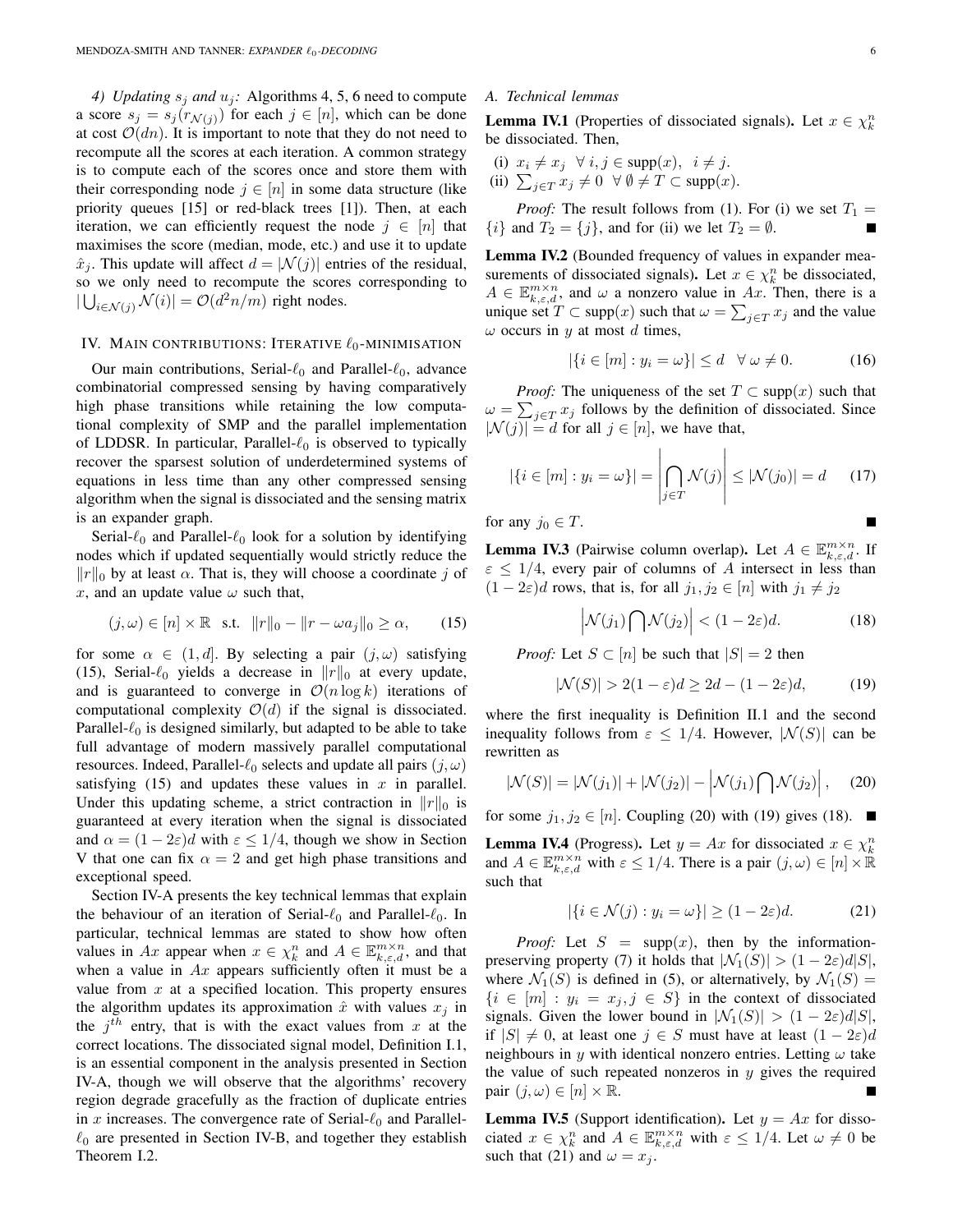|                              |                    | Objective | Score              | Signal      | Concurrency | Number of iterations        | Iteration cost                                                |
|------------------------------|--------------------|-----------|--------------------|-------------|-------------|-----------------------------|---------------------------------------------------------------|
|                              | SMP [2]            | $\ell_1$  | median             | any         | parallel    | $\mathcal{O}(\log   x  _1)$ | $\mathcal{O}(nd + n \log n)$                                  |
|                              | <b>SSMP</b> [15]   | $\ell_1$  | median             | any         | serial      | $\mathcal{O}(k)$            | $\mathcal{O}(d^3n/m + n + (\frac{n}{k} \log n) \log   x  _1)$ |
| $\overline{\rm at}$<br>Prior | LDDSR $[16]$       | $\ell_0$  | mode               | any         | serial      | $\mathcal{O}(dk)$           | $\mathcal{O}(\frac{d^3n}{m}+n)$                               |
|                              | parallel-LDDSR     | $\ell_0$  | mode               | dissociated | parallel    | $\mathcal{O}(\log k)$       | $\mathcal{O}(nd)$                                             |
|                              | ER [1]             | $\ell_0$  | mode               | any         | serial      | $\mathcal{O}(k)$            | $\mathcal{O}(\frac{d^3n}{m}+n)$                               |
| Contributions                | serial- $\ell_0$   | $\ell_0$  | $\ell_0$ -decrease | dissociated | serial      | $\mathcal{O}(n \log k)$     | $\mathcal{O}(d)$                                              |
|                              | parallel- $\ell_0$ | $\ell_0$  | $\ell_0$ -decrease | dissociated | parallel    | $\mathcal{O}(\log k)$       | $\mathcal{O}(nd)$                                             |

TABLE II: Summary of prior art in combinatorial compressed-sensing.

*Proof:* Our claim is that for any  $\omega$  which is a nonzero value from  $y$ , if the cardinality condition (21) is satisfied then the value  $\omega = \sum_{j \in T} x_j$  occurs for the set T being a singleton,  $|T| = 1$ . Lemma IV.2 states that T is unique and that

$$
|\{i \in \mathcal{N}(j) : y_i = \omega\}| = \left| \bigcap_{j \in T} \mathcal{N}(j) \right|.
$$
 (22)

If  $|T| > 1$  then the above is not more than the cardinality of the intersection of any two of the sets  $\mathcal{N}(j_1)$  and  $\mathcal{N}(j_2)$ , and by (18) in Lemma IV.3 that is less than  $(1 - 2\varepsilon)d$  which contradicts the cardinality condition (21) and consequently  $|T|$  < 1. However, Lemma IV.4 guarantees that  $|T| > 0$ , so  $|T| = 1$  and  $\omega = x_i$ .

Equipped with Lemmas IV.1 - IV.5 we prove Theorem I.2 considering Serial- $\ell_0$  and Parallel- $\ell_0$  separately, beginning with the later. Note that since  $x \in \chi_k^n$  and the algorithm only sets entries in  $\hat{x}$  to the correct values of x, then  $x - \hat{x} \in \chi_k^n$ , and Lemmas IV.4 and IV.5 hold with y replaced by  $r =$  $y - A(x - \hat{x}).$ 

# *B. Proof of Theorem I.2*

**Theorem IV.6** (Convergence of Parallel- $\ell_0$ ). Let  $A \in \mathbb{E}_{k,\varepsilon,d}^{m \times n}$ and let  $\varepsilon \leq 1/4$ , and  $x \in \chi_k^n$  be dissociated. Then, Parallel- $\ell_0$ with  $\alpha = (1 - 2\varepsilon)d$  can recover x from  $y = Ax \in \mathbb{R}^m$  in  $\mathcal{O}(\log k)$  iterations of complexity  $\mathcal{O}(dn)$ .

*Proof:* Let  $\hat{x} = 0$  be our initial approximation to  $x \in \chi_k^n$ . During the  $\ell^{th}$  iteration of Parallel- $\ell_0$ , let  $S_\ell = \text{supp}(x - \hat{x})$ and include a subscript on the identification set  $T = T_\ell \subset [n]$ . As  $A \in \mathbb{E}_{k,\varepsilon,d}^{m \times n}$  and  $\varepsilon \leq 1/4$ , by Lemma IV.5 and the required entry-wise reduction in the residual by at least  $\alpha = (1-2\varepsilon)d$ , it follows that Parallel- $\ell_0$  only sets entries in  $\hat{x}$  to the correct values of x and as a result  $||x - \hat{x}||_0 \le ||x||_0 = k$  for every iteration. Moreover, by Lemma IV.4, the set  $T_\ell \neq \emptyset$  as long as  $x \neq \hat{x}$ , so the algorithm eventually converges.

In fact, we show that the rate of reduction of  $||x - \hat{x}||_0$  per iteration is by at least a fixed fraction  $\frac{2\varepsilon d}{1+|2\varepsilon d|}$ . As  $A \in \mathbb{E}_{k,\varepsilon,d}^{m \times n}$  has d nonzeros per column, the reduction in the cardinality of the residual, say  $||r^{\ell}||_0 - ||r^{\ell+1}||_0$ , can be at most  $d|T_{\ell}|$ . That is,

$$
||r^{\ell}||_0 - ||r^{\ell+1}||_0 \le d|T_{\ell}|.
$$
 (23)

To establish a fractional decrease in  $|S_{\ell+1}|$  we develop a lower bound on  $||r^{\ell}||_0 - ||r^{\ell+1}||_0$ . For  $Q \subset S_{\ell}$  define the set  $\mathcal{N}_1^{S_{\ell}}(Q)$ to be the set of nodes in  $\mathcal{N}_1(S_\ell)$  and such that  $i \in \mathcal{N}(j)$  for some  $j \in Q$ , *i.e.* 

$$
\mathcal{N}_1^{S_{\ell}}(Q) = \{ i \in \mathcal{N}_1(S_{\ell}) : i \in \mathcal{N}(j), j \in Q \}. \tag{24}
$$

Consider the partition  $S_\ell = T_\ell \cup (S_\ell \setminus T_\ell)$  and rewrite  $\mathcal{N}_1(S_\ell)$ as the disjoint union

$$
\mathcal{N}_1(S_\ell) = \mathcal{N}_1^{S_\ell}(T_\ell) \cup \mathcal{N}_1^{S_\ell}(S_\ell \setminus T_\ell). \tag{25}
$$

Note that  $\mathcal{N}_1^{S_{\ell}}(T_{\ell}) \neq \mathcal{N}_1(T_{\ell})$ , and that by (24) and the dissociated signal model,  $\mathcal{N}_1^{\mathcal{S}_{\ell}}(T_{\ell}) \subset [m]$  is the set of indices in  $r^{\ell}$  that are identical to a nonzero in x and that have a frequency of at least  $\alpha = (1 - 2\varepsilon)d$ , so

$$
||r^{\ell}||_0 - ||r^{\ell+1}||_0 \ge |\mathcal{N}_1^{S_{\ell}}(T_{\ell})|.
$$
 (26)

At iteration  $\ell$ , if  $T_{\ell} = S_{\ell}$ , the full support of x is correctly identified, so  $x = \hat{x}$  after updating  $\hat{x}$ . Otherwise,  $T_{\ell} \neq S_{\ell}$  and the set  $S_\ell \backslash T_\ell$  is not identified by the algorithm at this iteration. We derive a lower bound on  $|\mathcal{N}_1^{S_{\ell}}(T_{\ell})|$  by considering two cases:  $\alpha \in \mathbb{N}$  and  $\alpha \notin \mathbb{N}$ .

If  $\alpha \in \mathbb{N}$ , then each node in  $S_\ell \setminus T_\ell$  has at most  $\alpha - 1$ duplicates in  $r^{\ell}$ , so

$$
\left| \mathcal{N}_1^{S_\ell}(S_\ell \setminus T_\ell) \right| \le (\alpha - 1) \left| S_\ell \setminus T_\ell \right|.
$$
 (27)

Using the the information-preserving property (7) and the identity given in (24) it follows that

$$
|\mathcal{N}_1^{S_\ell}(T_\ell)| + |\mathcal{N}_1^{S_\ell}(S_\ell \setminus T_\ell)|
$$
  
>  $(1 - 2\varepsilon)d(|T_\ell| + |S_\ell \setminus T_\ell|)$   
=  $(1 - 2\varepsilon)d|T_\ell| + |S_\ell \setminus T_\ell| + (\alpha - 1)|S_\ell \setminus T_\ell|.$  (28)

Now, using (27) to lower bound (28), and solving for  $|\mathcal{N}_1^{S_{\ell}}(T_{\ell})|$  gives

$$
|\mathcal{N}_1^{S_\ell}(T_\ell)| \ge (1 - 2\varepsilon)d|T_\ell| + |S_\ell \setminus T_\ell|.
$$
 (29)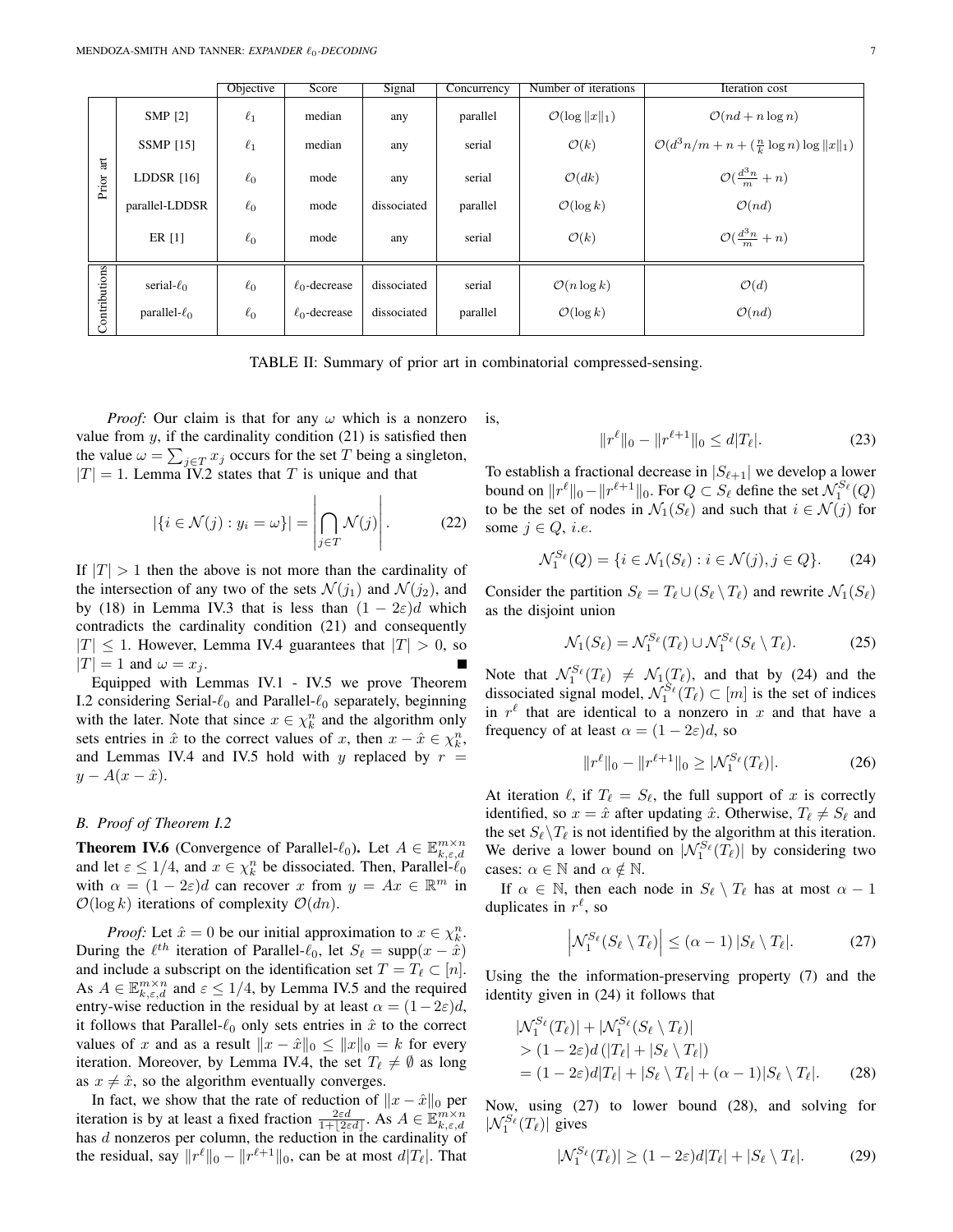By coupling (29), (26), and (23) into a chain of inequalities it is seen that

$$
(1 - 2\varepsilon)d|T_{\ell}| + (|S_{\ell}| - |T_{\ell}|) \le d|T_{\ell}|,\tag{30}
$$

which simplifies to

$$
|T_{\ell}| \ge \frac{1}{1 + 2\varepsilon d} |S_{\ell}|. \tag{31}
$$

If  $\alpha \notin \mathbb{N}$ , then each node in  $S_\ell \setminus T_\ell$  has at most  $\lfloor \alpha \rfloor$ duplicates in  $r^{\ell}$ , so

$$
\left| \mathcal{N}_1^{S_\ell}(S_\ell \setminus T_\ell) \right| \leq \lfloor \alpha \rfloor |S_\ell \setminus T_\ell|. \tag{32}
$$

Similarly as in the former case, using (24) and the the information-preserving property (5), we obtain

$$
|\mathcal{N}_1^{S_{\ell}}(T_{\ell})| + |\mathcal{N}_1^{S_{\ell}}(S_{\ell} \setminus T_{\ell})|
$$
  
> (1 - 2\varepsilon) d (|T\_{\ell}| + |S\_{\ell} \setminus T\_{\ell}|)  
= (1 - 2\varepsilon) d |T\_{\ell}| + (\alpha - \lfloor \alpha \rfloor)|S\_{\ell} \setminus T\_{\ell}| + \lfloor \alpha \rfloor |S\_{\ell} \setminus T\_{\ell}|. (33)

Just as in the previous case, (33) is bounded from below using (32), and the resulting inequality is used to get

$$
|\mathcal{N}_1^{S_\ell}(T_\ell)| \ge (1 - 2\varepsilon)d|T_\ell| + (\alpha - \lfloor \alpha \rfloor)|S_\ell \setminus T_\ell|.
$$
 (34)

Inequalities (34), (26), and (23) are then used to derive

$$
\alpha |T_{\ell}| + (\alpha - \lfloor \alpha \rfloor)(|S_{\ell}| - |T_{\ell}|) \le d |T_{\ell}|. \tag{35}
$$

It follows from  $\alpha = (1 - 2\varepsilon)d \notin \mathbb{N}$  and the properties of step functions that (35) is equivalent to

$$
|T_{\ell}| \ge \frac{1 - 2\varepsilon d + \lfloor 2\varepsilon d \rfloor}{1 + \lfloor 2\varepsilon d \rfloor} |S_{\ell}|. \tag{36}
$$

Finally, note that (36) reduces to (31) when  $\alpha \in \mathbb{N}$ , so using  $S_{\ell+1} = S_{\ell} \setminus T_{\ell}$  and (36), we conclude that

$$
|S_{\ell+1}| \le \frac{2\varepsilon d}{1 + |2\varepsilon d|} |S_{\ell}|. \tag{37}
$$

Since  $|S_0| = k$  it follows that Parallel- $\ell_0$  will have converged after  $\ell^*$  iterations when  $k(2\varepsilon d/(1 + \lfloor 2\varepsilon d \rfloor))^{\ell^*} < 1$ , which is achieved for

$$
\ell^* \ge \left(\log^{-1}\left(\frac{1+\lfloor 2\varepsilon d\rfloor}{2\varepsilon d}\right)\right) \log k. \tag{38}
$$

Each iteration of Parallel- $\ell_0$  involves computing (21) for each  $j \in [n]$ , which is equivalent to n instances of finding the mode of a vector of length d which can be solved in  $O(d)$ complexity provided  $\alpha > |d/2|$ [23].

**Theorem IV.7** (Convergence of Serial- $\ell_0$ ). Let  $A \in \mathbb{E}_{k,\varepsilon,d}^{m \times n}$  and let  $\varepsilon \leq 1/4$ , and  $x \in \chi_k^n$  be a dissociated signal. Then, Serial- $\ell_0$  with  $\alpha = (1 - 2\varepsilon)d$  can recover x from  $y = Ax \in \mathbb{R}^m$  in  $\mathcal{O}(n \log k)$  iterations with complexity  $\mathcal{O}(d)$ .

*Proof:* The loop over  $j \in [n]$  for Serial- $\ell_0$  identifies singletons T to update values in  $\hat{x}$  in serial. The union of the singletons for  $j \in [n]$  includes the set of all nodes for which the residual would be reduced by at least  $\alpha$  if one were to forgo the serial update in  $\hat{x}$ . For  $\alpha = (1 - 2\varepsilon)d$ , the proof of convergence for Theorem IV.6 establishes that this results in a reduction of the cardinality of supp $(x - \hat{x})$  by at least a fraction  $2\varepsilon d/(1 + |2\varepsilon d|)$ . That is, for p an integer, Serial- $\ell_0$ satisfies

$$
|\text{supp}(x - \hat{x})| \le k \left(\frac{2\varepsilon d}{1 + \lfloor 2\varepsilon d \rfloor}\right)^p \tag{39}
$$

after  $\ell = pn$  iterations, and converges to  $\hat{x} = x$  after at most  $p^* > \log(k)/\log((1 + \lfloor 2\varepsilon d\rfloor)/(2\varepsilon d))$  for convergence after

$$
\ell^* \ge n \left( \log^{-1} \left( \frac{1 + \lfloor 2\varepsilon d \rfloor}{2\varepsilon d} \right) \right) \log k. \tag{40}
$$

iterations. Each iteration of Serial- $\ell_0$  involves computing the mode of a vector of length  $d$  and updating  $d$  entries in the residual. Since we are interested in knowing the mode of  $r_{\mathcal{N}(i)}$ only when the most frequent element occurs more than  $d/2$ times, this value can be found at cost  $\mathcal{O}(d)$  [23]. П

# *C. Discussion*

*1) The computational cost of computing a mode can be improved if* d *is small:* Evaluating (21) for a given column  $j \in \text{supp}(x)$  is equivalent to finding the mode of  $r_{\mathcal{N}(j)}$ . This can be done at cost  $O(d)$  using the Boyer-Moore Majority vote algorithm [23]. However, this algorithm requires that an element of the array occurs more than  $\left| d/2 \right|$  times, so it might fail when we set  $\alpha \in [d/2]$ . Our numerical experiments (Section V) show that best recovery regions are obtained for  $\alpha = 2$ , so we prefer to have an algorithm with  $\mathcal{O}(d)$  periteration cost for all  $\alpha \in [d]$ .

Our approach is presented in Algorithm 8. Instead of looking for an  $\omega \in \mathbb{R}$  satisfying (21) for each  $j \in [n]$ , at the  $\ell^{th}$  iteration we consider the reduction caused by  $\omega_j$ , defined as the  $\ell \pmod{d}$ -th element in  $r_{\mathcal{N}(j)}$ . When using this shifting strategy we compromise the final number of iterations, but we also keep a fixed cost of  $d$  complexity per iteration for any  $\alpha \in [d]$ . The convergence guarantees of our algorithms when using this shifting strategy are presented in Theorem IV.8.

|                      | <b>Algorithm 8:</b> Computation of score for serial- $\ell_0$ and         |  |  |  |
|----------------------|---------------------------------------------------------------------------|--|--|--|
| parallel- $\ell_0$ . |                                                                           |  |  |  |
|                      | <b>Data:</b> $j \in [n]$ ; $r \in \mathbb{R}^m$ ; $\omega \in \mathbb{N}$ |  |  |  |
|                      | <b>Result:</b> $s_i \leftarrow  \{i \in \mathcal{N}(j) : r_i = \omega\} $ |  |  |  |

**Theorem IV.8** (Convergence of Shifted Parallel- $\ell_0$ ). Let  $A \in$  $\mathbb{E}_{k,\varepsilon,d}^{m\times n}$  with  $\varepsilon \leq 1/4$ , and  $x \in \chi_k^n$  be dissociated. Then, the shifted versions of Serial- $\ell_0$  and Parallel- $\ell_0$  with  $\alpha = (1 (2\varepsilon)d$  can recover x from  $y = Ax \in \mathbb{R}^m$  in an average of  $\mathcal{O}(dn \log k)$  operations.

*Proof:* Let  $\hat{x} = 0$  be the initial approximation to  $x \in \chi_k^n$ , and  $A \in \mathbb{E}_{k,\varepsilon,d}^{m \times n}$  with  $\varepsilon \leq 1/4$ . At  $\ell^{\tilde{t}\tilde{h}}$  iteration, let  $T = T_{\ell}$ be the set satisfying (21), that is, the one that Parallel- $\ell_0$ has marked for update. For  $j \in T$ , let  $\omega_j$  be the most frequent element in  $r_{\mathcal{N}(j)}$ . In shifted-parallel- $\ell_0$ ,  $\omega_j$  is not directly computed. Instead, at iteration  $\ell$ , the frequency of the  $\ell \pmod{d}$ -th value in  $r_{\mathcal{N}(j)}$  is computed using Algorithm 8 and tested against the imposed threshold  $\alpha$ . In the worst case, this increases the number of iterations by a factor  $\mathcal{O}(d)$ . However, on average, this is not the case, and convergence in  $\mathcal{O}(\log k)$ iterations is guaranteed.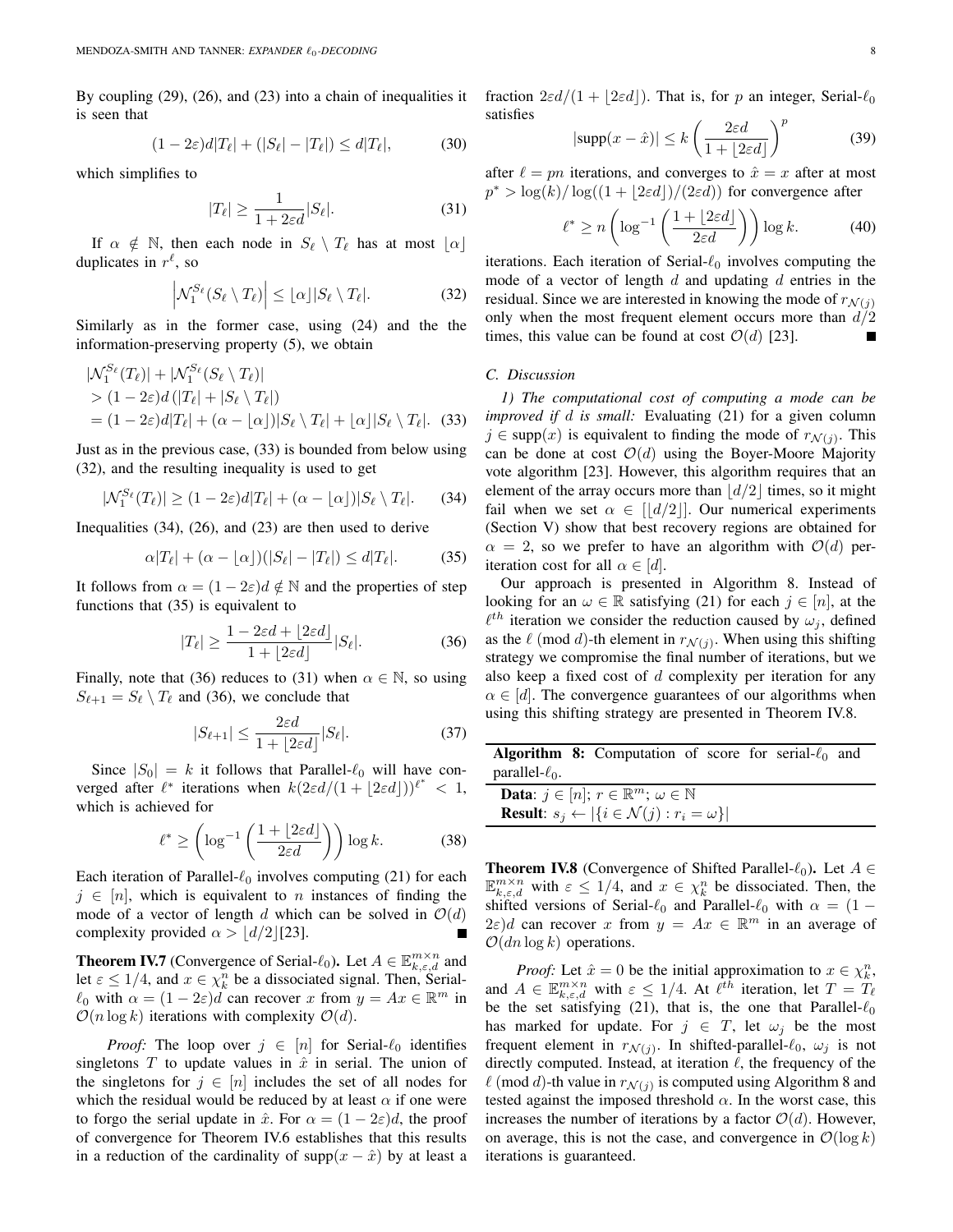To see this, let  $j \in T$  and let  $\omega$  be drawn at random from  $r_{\mathcal{N}(j)}$ . Then,  $Pr(\omega = \omega_j) \ge 1 - 2\varepsilon$ , so on average at iteration  $\ell$  we will identify  $|T_{\ell}|(1 - 2\varepsilon)$  correct entries in supp(x –  $\hat{x}$ ). Given the bound for  $|T_{\ell}|$  (36) in the proof of parallel- $\ell_0$ , we have that at each iteration we identify at least (1 −  $2\varepsilon$ ) $\frac{1-2\varepsilon d+\lfloor 2\varepsilon d\rfloor}{1+\lfloor 2\varepsilon d\rfloor}$  $\frac{2\epsilon a + 2\epsilon a}{1 + |2\epsilon d|} |S_\ell|$ . Therefore

$$
|S_{\ell+1}| \le \left(\frac{(1-2\varepsilon)(1-2\varepsilon d + \lfloor 2\varepsilon d \rfloor)}{1 + \lfloor 2\varepsilon d \rfloor}\right)|S_{\ell}|.\tag{41}
$$

*2) Our theoretical guarantees immediately apply to LDDSR:* When  $\varepsilon = 1/4$ , we have that  $(1 - 2\varepsilon)d = d/2$ , so we recover a parallel version of LDDSR (Algorithm 5) for dissociated signals. We call this algorithm Parallel-LDDSR, and we test its performance in Section V.

*3) Non-dissociated signals can be recovered with a dissociated* A*:* There are many signals models in which the dissociated condition does not hold. For instance, if  $x$  is a binary signal or has integer-valued nonzeros. In this case, the sensing matrix A can be modified to make the nonzero elements of  $x$  identifiable by our algorithms. In particular, scaling each column of the matrix by  $i.i.d.$  random numbers coming from a continuous distribution introduces enough information in  $y$ for our algorithms to correctly identify supp $(x)$ .

*4) Expander matrices preserve information of dissociated signals:* We now discuss the concept of dissociated signals under an Information Theory viewpoint. To do this, suppose that  $(X_1, \ldots, X_k)$  is a vector of k random variables associated with  $\{x_1, \ldots, x_k\}$  = supp(x) and that  $(X_1, \ldots, X_k) \sim p$ for some distribution  $p$  supported on a finite set. Note that condition (iii) in Definition I.1 implies that,

$$
x_{i_1} + \dots + x_{i_\ell} \neq x_{j_1} + \dots + x_{j_\ell} \quad \text{for} \quad i_1 \neq j_1, \dots, i_\ell \neq j_\ell.
$$
\n
$$
\tag{42}
$$

Now, consider the following Shannon-entropy inequalities,

Lemma IV.9 (Entropy inequalities). For a random variable  $X \sim p$ , let  $H(·)$  be its Shannon entropy. Now, let  $X_1, \dots, X_k$  be a set of random variables with joint distribution  $(X_1, \ldots, X_k) \sim p$ . Assume that the random variable  $X_i$  is supported on  $\{(x_i)_1, \ldots, (x_i)_\ell\}$ . Then,

$$
H(X_1 + \dots + X_k) \le H(X_1, \dots, X_k) \le H(X_1) + \dots + H(H_k)
$$
\n(43)

With equality on the left if and only if  $(x_1)_{i_1} + \cdots + (x_k)_{i_k} \neq$  $(x_1)_{j_1} + \cdots + (x_k)_{j_k}$  for  $i_l \neq j_l$ , and equality on the right if and only if  $X_i \perp X_j$  for  $i \neq j$ .

*Proof:* See [24] and [25] for a proof.

In the case of discretely supported distributions, a dissociated signal can be understood as one in which the entries on  $supp(x)$  are drawn according to a distribution p fulfilling,

- (i)  $\Pr[X_i = \omega \mid X_j = \omega] = 0 \ \forall \ i \neq j \ \forall \ \omega \neq 0.$
- (ii)  $\Pr[\sum_{j \in T} X_j = 0] = 0 \ \forall \ T \subset [k]$
- (iii)  $\Pr[\sum_{j \in T_1}^r X_j = \sum_{j \in T_2} X_j] = 0 \ \forall \ T_1, T_2 \subset [k]$  with  $T_1 \neq T_2.$

Property (iii) above, together with Lemma (IV.9) say that probability distribution on the support of dissociated signals imply

$$
H\left(\sum_{j\in T} X_j\right) = H(X_1,\ldots,X_k) \quad \forall \quad T \subset [k] \quad (44)
$$

And since the value of each entry in  $y = Ax$  is distributed according to  $\sum_{j\in T} X_j$  for some  $T \subset [k]$ , we get that when computing y with a  $A \in \mathbb{E}_{k,\varepsilon,d}^{m \times n}$  having  $\varepsilon \leq 1/4$ and a dissociated signal  $x$ , (44) will hold. This implies that linear transformations with expander matrices preserve the information in  $x$ .

#### V. NUMERICAL EXPERIMENTS

In this section we perform a series of numerical experiments to compare Parallel- $\ell_0$  and Serial- $\ell_0$  with state-of-the-art compressed sensing algorithms. These comparisons are done by adding Parallel- $\ell_0$  and Serial- $\ell_0$  to the GAGA software package [26] which includes CUDA-C implementations of a number of compressed sensing algorithms as well as a testing environment to rapidly generate synthetic problem instances. This approach allows us to solve hundreds of thousands of randomly generated problems and to solve problems with  $n$ in the millions.

Unless otherwise stated, all tests were performed with the nonzeros of  $x$  drawn from a standard normal distribution  $\mathcal{N}(0, 1)$  and the parameter  $\alpha$  in Serial- $\ell_0$  and Parallel- $\ell_0$  was set to 2.

Figures 2-8 were computed using a Linux machine with Intel Xeon E5-2643 CPUs @ 3.30 GHz, NVIDIA Tesla K10 GPUs, and executed from Matlab R2015a. Figures 9-11 were computed using a Linux machine with Intel Xeon E5-2667 v2 CPUs @ 3.30GHz, NVIDIA Tesla K40 GPUs, and executed from Matlab R2015a.

## *A. Substantially higher phase transitions*

The phase transition of a compressed-sensing algorithm [27] is the largest value  $k/m$ , which we denote  $\rho^*(m/n)$  noting its dependence on  $m/n$ , for which the algorithm is typically (say greater than half of the instances) able recovery all  $k$ sparse vectors with  $k < m\rho^*(m/n)$ . The value  $\rho^*(m/n)$  often converges to a fixed value as n is increased with  $m/n$  being a fixed fraction. Figure 2 shows the phase transition curve for each of the CCS algorithms stated in Section III, as well as Parallel- $\ell_0$  and Serial- $\ell_0$ . To facilitate comparison with non-CCS algorithms, Figure 2 also includes the theoretical phase transition curve for  $\ell_1$ -regularization for A drawn Gaussian [28, 29], which is observed to be consistent [30] with  $\ell_1$ regularization for  $A \in \mathbb{E}_{k,\varepsilon,d}^{m \times n}$ . The curves were computed by setting  $n = 2^{18}$ ,  $d = 7$ , and a tolerance of  $10^{-6}$ . The testing is done at  $m = \delta_n n$  for

$$
\delta_p \in \{0.02p: p \in [4]\} \cup \left\{0.1 + \frac{89}{1900}(p-1): p \in [20]\right\}.
$$

For each  $\delta_p$ , we set  $\rho = 0.01$  and generate 10 synthetic problems to be applied to the algorithms, with  $x$  having independent and identically distributed normal Gaussian entries. With this restrictions, our signals are dissociated. If at least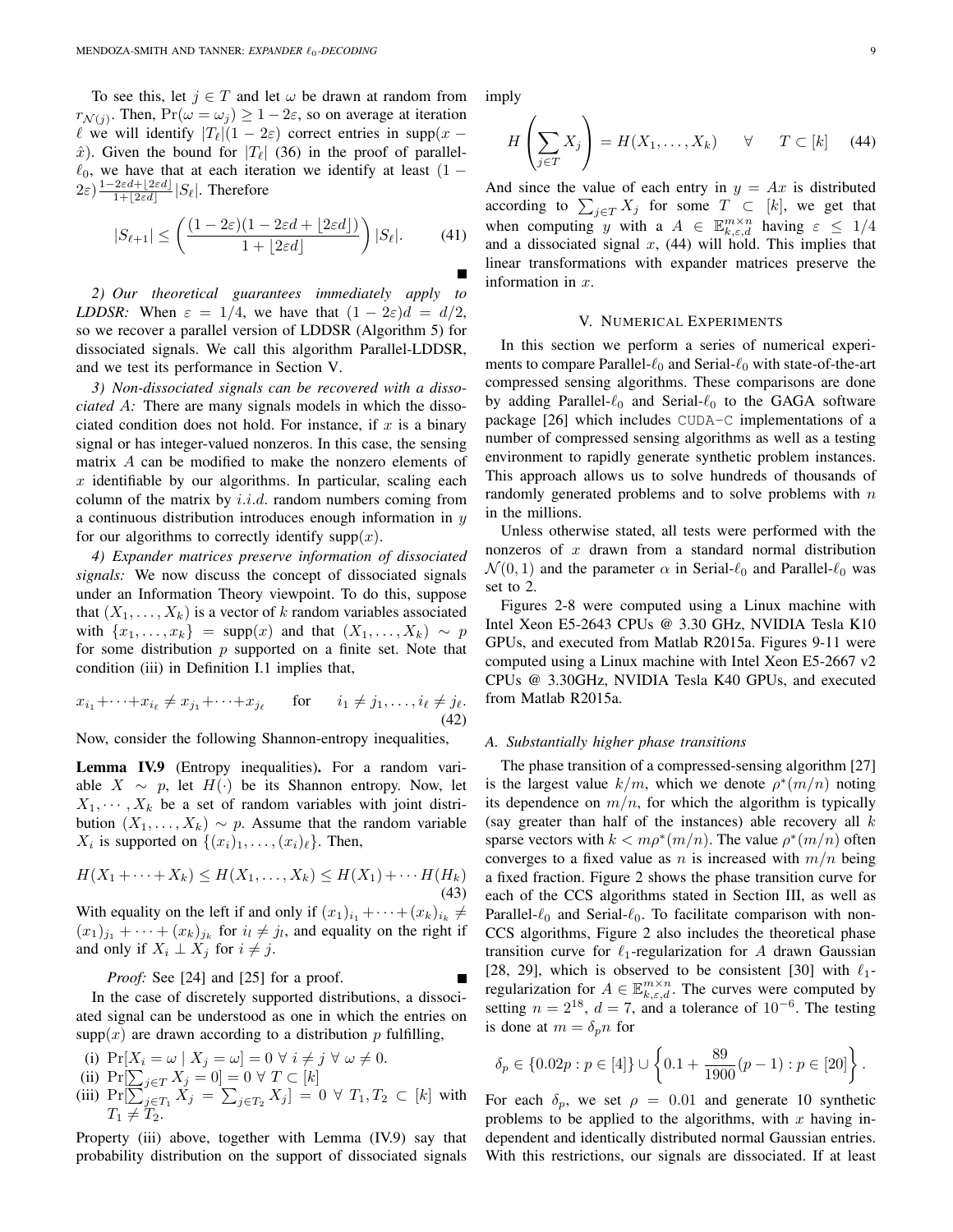one such problem was recovered successfully, we increase  $\rho$ by 0.01 and repeat the experiment. The recovery data is then fitted using a logistic function in the spirit of [31] and the 50% recovery transition of the logistic function is computed and shown in Figure 2.

Note the low phase-transition curve of SMP and the substantially higher phase-transition curve of Parallel- $\ell_0$  and Serial- $\ell_0$ . As mentioned previously, the multiple updating mechanism of SMP gives it sublinear convergence guarantees, but greatly compromises its region of recovery. We emphasise that the phase transition curves for Serial- $\ell_0$  and Parallel- $\ell_0$  are higher than those for SMP, SSMP, ER, and parallel-LDDSR. In particular, they are even higher than  $\ell_1$ -regularisation for  $\delta \lessapprox 0.4.$ 



Fig. 2: 50% recovery probability logistic regression curves for  $\mathbb{E}_{\epsilon,7,k}$  and  $n = 2^{18}$ . The curve for  $\ell_1$ -regularisation is the theoretical curve for dense Gaussian ensembles, and is shown for reference.

## *B. Fastest compressed sensing algorithm*

When the signal is dissociated, Parallel- $\ell_0$  is generally the fastest algorithm for matrices  $A \in \mathbb{E}_{k,\varepsilon,d}^{m \times n}$ . We show this numerically by computing the phase transitions of

# Serial- $\ell_0$ , Parallel- $\ell_0$ , parallel-LDDSR, ALPS, CGIHT, CSMPSP, ER, FIHT, HTP, NIHT, SMP, SSMP;

and comparing their average time to convergence at each point of  $(\delta, \rho)$ . The phase transitions are computed similarly to those in Figure 2, with problem parameters of  $n = 2^{18}$  and  $d = 7$ . In particular, Parallel- $\ell_0$  is also used with  $\alpha = 2$ . The results are shown in Figures 3 and 4. Specifically, Figure 3 shows the time in milliseconds that the fastest algorithm takes to converge when the problem parameters are located at  $(\delta, \rho)$ . The fastest algorithm is in turn identified in Figure 4, where we can see that Parallel- $\ell_0$  is consistently the fastest algorithm within its phase transition, except for  $\rho \ll 1$ where parallel-LDDSR takes less time. However, we note that the convergence guarantees of parallel-LDDSR come as a byproduct of our analysis the domain in which it is faster than Parallel- $\ell_0$  is the region of least importance for applications as it indicates more than three fold more measurements were taken than would have been necessary if Parallel- $\ell_0$  were used.



Fig. 3: Average recovery time (ms) of the fastest algorithm at each  $(\delta, \rho)$  for  $\mathbb{E}_{k,\varepsilon,7}$  and  $n = 2^{18}$ .



Fig. 4: Selection map of the fastest algorithm at each  $(\delta, \rho)$ for  $\mathbb{E}_{k,\varepsilon,7}$  and  $n = 2^{\overline{1}8}$ .

*C. Parallelisation brings important speedups: examples with*  $m \ll n$ 

As shown in Algorithm 7, the speed of Algorithms 3-6 can be improved if the scores  $s_i$  and updates  $u_i$  are computed in parallel for each  $j \in [n]$ . However, implementing this parallelisation is not enough to cut down an algorithm's complexity to that of the state-of-the-art's. Figures 5-6 show the average time to exact convergence for each of the combinatorial compressed sensing algorithms. It can be seen in addition to Serial- $\ell_0$ and Parallel- $\ell_0$  having higher phase transition than ER and SSMP, they are also substantially faster to converge to the true solution for  $n = 2^{20}$  and either  $\delta = 0.01$  or  $\delta = 0.1$ . It is interesting to note that for this problem size Serial- $\ell_0$  is substantially faster than ER and SSMP, even when the two latter are implemented in parallel and run on a modern high performance computing GPU.

# *D. Convergence in* O(log k) *iterations*

The theoretical guarantees of Serial- $\ell_0$  and Parallel- $\ell_0$  state that convergence can be achieved in  $\mathcal{O}(nd \log k)$  operations. The number of operations per iteration can be verified simply by counting operations in the algorithm, which is  $\mathcal{O}(d)$  for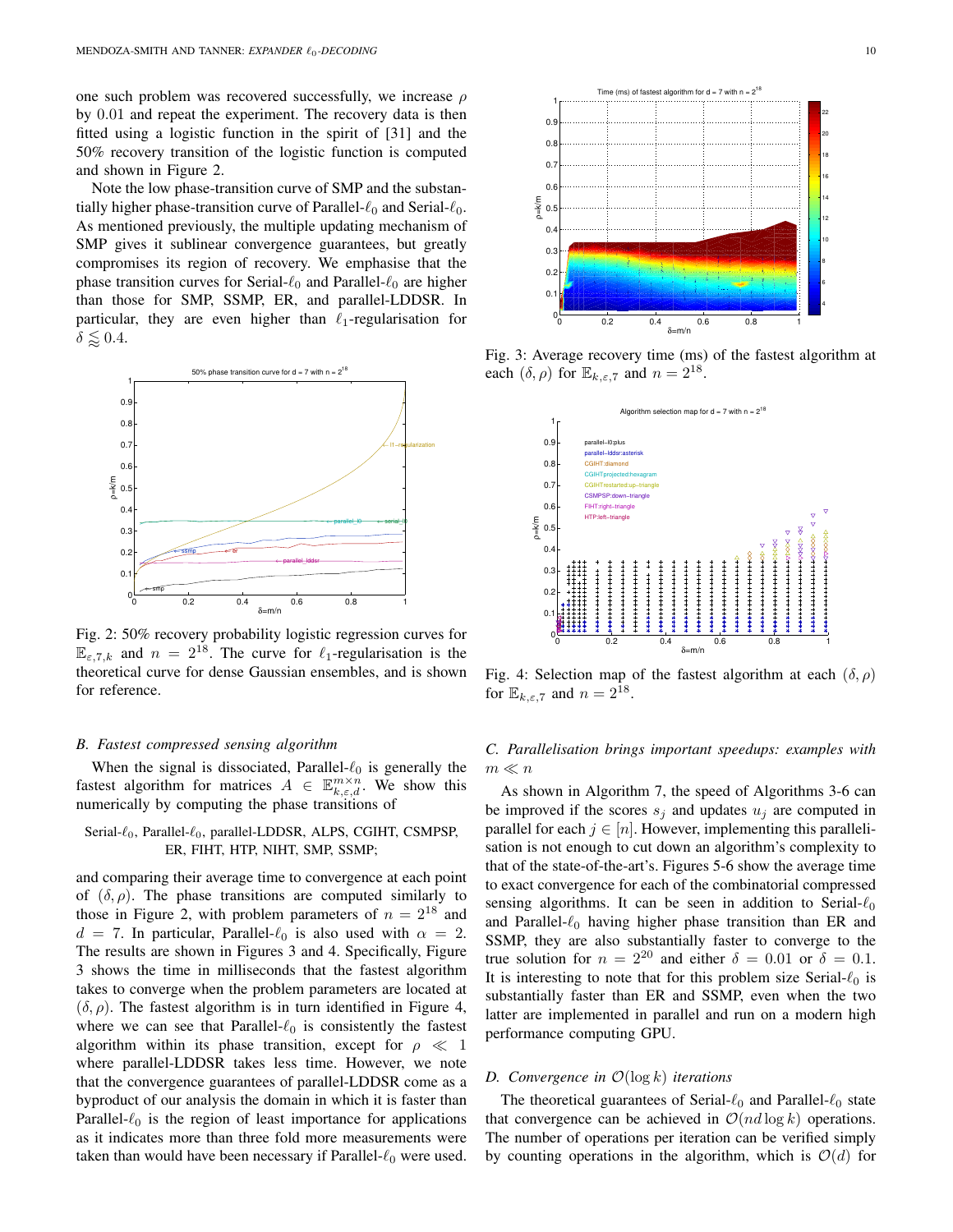

Fig. 5: Average recovery time (sec) with dependence on  $\rho$  for  $\delta = 0.01$  and  $\mathbb{E}_{k,\varepsilon,7}$  with  $n = 2^{20}$ .



Fig. 6: Average recovery time (sec) with dependence on  $\rho$  for  $\delta = 0.1$  and  $\mathbb{E}_{k,\varepsilon,7}$  with  $n = 2^{20}$ .

Serial- $\ell_0$  and  $\mathcal{O}(nd)$  for Parallel- $\ell_0$  and recording the number of iterations. Figure 7 shows that the number of iterations to convergence for Serial- $\ell_0$ , Parallel- $\ell_0$ , and parallel-LDDSR. The tests were performed by fixing  $n = 2^{20}$ ,  $\delta = 0.1$ , and  $d = 7$ , and considering signals with sparsity ranging from  $\rho = 0.05$  to  $\rho = 0.1$ . It can be seen in Figure 7 that the number of iterations to convergence is bounded by the curve  $f(k) =$  $\log k$ , thus verifying our claims. We also make clear that by Definition III.1, Serial- $\ell_0$  is shown to converge in  $\mathcal{O}(n \log k)$ iterations, but for the sake of this experiment, we normalise the final number of iterations for Serial- $\ell_0$  by a factor of n. Note the lower number of iteration by Serial- $\ell_0$  due to its serial implementation with residual updates revealing more entries that satisfy the reduction of the residual by  $\alpha$ . Now, to give a point of comparison, we also compute the number of iterations for ER and SSMP, which take  $\mathcal{O}(k)$  iterations to converge. The results are shown in Figure 8, where the same parameters as in Figure 7 have been used. In particular, we can see that for a problem with  $k/m = 0.8$ , Parallel- $\ell_0$  takes 5 iterations, while ER and SSMP take about 8000 iterations to solve the same problem.



Fig. 7: Number of iterations to convergence for Parallel- $\ell_0$ , Serial- $\ell_0$ , and parallel-LDDSR at  $\delta = 0.1$  with  $\mathbb{E}_{k,\epsilon,7}$  and  $n =$  $2^{20}$ . The number of iterations of Serial- $\ell_0$  has been normalised by *n* to showcase its  $O(n \log k)$  guarantee in the number of iterations.



Fig. 8: Number of iterations to convergence for ER and SSMP at  $\delta = 0.1$  with  $\mathbb{E}_{k,\varepsilon,7}$  and  $n = 2^{20}$ .

## *E. Increasing phase transition as*  $\delta \to 0$  *and*  $n \to \infty$

It is shown in Figure 2 that Serial- $\ell_0$  and Parallel- $\ell_0$  have a very high phase transition of just over 0.3 even for very small values of  $\delta$ . We hypothesise that this high phase transition persists for any fixed  $\delta \in (0,1)$  provided *n* is sufficiently large. We provide numerical support of this claim in Figure 9, where for fixed  $\delta = 10^{-3}$  and  $d = 7$ , we have plotted the average time to convergence for Parallel- $\ell_0$  as  $\rho$  increases. The experiment was repeated for each  $n \in \{2^{22}, 2^{24}, 2^{26}\}\,$  by initialising  $\rho = 0.01$  and generating 30 problems at each  $\rho$ . If at least 50% of the problems converge we average out the time to convergence for successful cases, and perform the update  $\rho \leftarrow \rho + 0.01$ ; otherwise, we stop. Our results in Figure 9 show that for  $\delta = 10^{-3}$ , the phase transition of the algorithm increases with  $n$  to just over 0.3.

Finally, in Table III we show the average timing depicted in Figure 9 for  $\rho = 0.05$  which shows the approximate increase in the average computation time being proportional to  $n$ .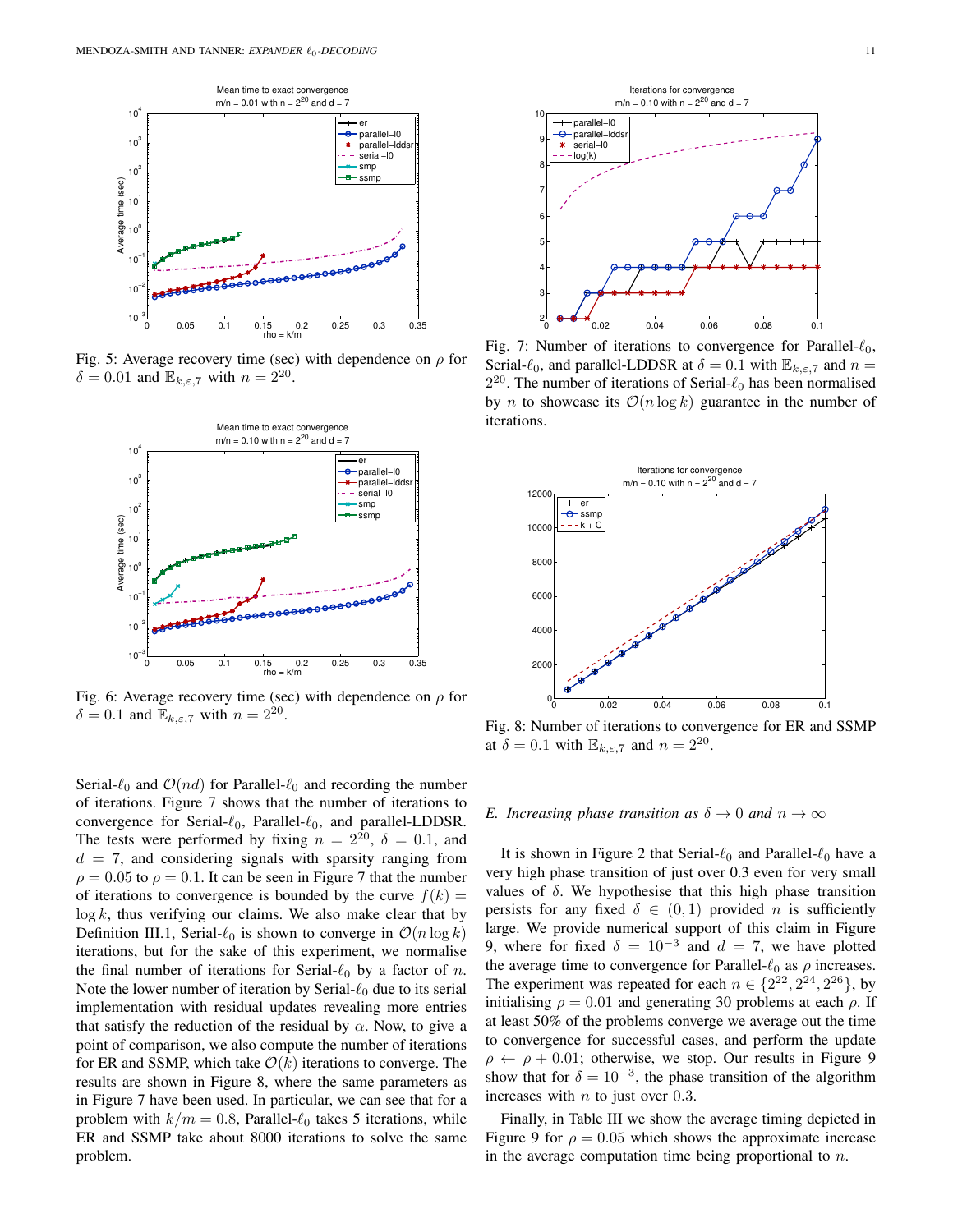

Fig. 9: Average recovery time (sec) for Parallel- $\ell_0$ , with dependence on  $\rho$  for  $\delta = 0.001$  and  $\mathbb{E}_{k,\varepsilon,7}$  with  $n \in \{2^{22}, 2^{24}, 2^{26}\}.$ 

| $n_{\cdot}$ | time $t_n$ | ratio $t_{4n}/t_n$ |
|-------------|------------|--------------------|
| $2^{22}$    | 0.0167     | 3.338              |
| $2^{24}$    | 0.0557     | 4.163              |
| 226         | 0.2319     |                    |
|             |            |                    |

TABLE III: Average recovery time (sec) for Parallel- $\ell_0$  at  $\rho =$ 0.05 and  $\delta = 10^{-3}$  for  $n \in \{2^{22}, 2^{24}, 2^{26}\}.$ 

# *F. Almost dissociated signals*

The analysis of Parallel- $\ell_0$  and Serial- $\ell_0$  relied on the model of dissociated signals (1). We explore the effect on recovery ability of Parallel- $\ell_0$  and Serial- $\ell_0$  as the signal model is no longer dissociated, with a fixed fraction of the values in  $x$ being equal. To do this, we consider signals  $x \in \chi_k^n$  with nonzero values composed of two bands: one in which *all* entries are equal to a fixed value drawn at random from a standard normal distribution  $\mathcal{N}(0, 1)$ , and another one in which *each* entry is drawn independently of each other from  $\mathcal{N}(0, 1)$ . Our results are shown in Figure 10, where we can see that as the fraction of values which are equal increases (shown in the figure by the parameter *band*), the phase transitions gracefully decrease from the flat shape observed for perfectly dissociated signals to an increasing log-shaped curve when  $band = 0.9$ . Note that the overall phase transition decreases, with the greatest decrease for  $\delta \ll 1$ .

#### *G.* d *should be small, but not too small*

Selection of the number of nonzeros per column,  $d$ , has not been adressed. In our numerical experiments we have consistently chosen  $d = 7$  as the left-degree of our expander. Our choice of  $d = 7$  for our problem size's order of magnitude is justified by Figure 11, where we have computed the phase transitions for Parallel- $\ell_0$  for all odd values of d between 5 and 19. For  $d = 5$ , the phase transition of the algorithm is very low, thus signalling expanders of bad quality. For  $d = 7$  the phase transition is substantially greater than when  $d = 5$ , and gradually decreases for values of  $d$  greater than seven. Note



Fig. 10: 50% recovery probability logistic regression curves for Parallel- $\ell_0$  with  $\mathbb{E}_{k,\varepsilon,7}$  and  $n = 2^{18}$ , with signals having a fixed proportion, *band*, of identical nonzero elements in its support.

that the expander condition implies  $(1 - \varepsilon)dk < m$  which encourages small values of d in order that  $m/k$  can be as large as possible.



Fig. 11: 50% recovery probability logistic regression curves for Parallel- $\ell_0$  with  $\mathbb{E}_{k,\varepsilon,d}$  and  $n = 2^{18}$  for  $d \in$  $\{5, 7, 9, 11, 13, 15, 17, 19\}.$ 

# VI. CONCLUSIONS AND FUTURE WORK

We have proposed two algorithms for combinatorial compressed sensing with provable convergence guarantees in  $O(dn \log k)$  operations and very high phase transitions when the signal x is dissociated. In particular, Parallel- $\ell_0$  is observed to be empirically the fastest algorithm in compressed sensing when the signal is dissociated. We have used the dissociated signal model in the convergence proofs, but that in practice one can relax this assumption and still get reasonably high phase transitions.

As future work it remains to address the case of noisy observations, and to extend the scope of the algorithms to more general signal models. The proofs presented in this paper should extend trivially to noise which is bounded to be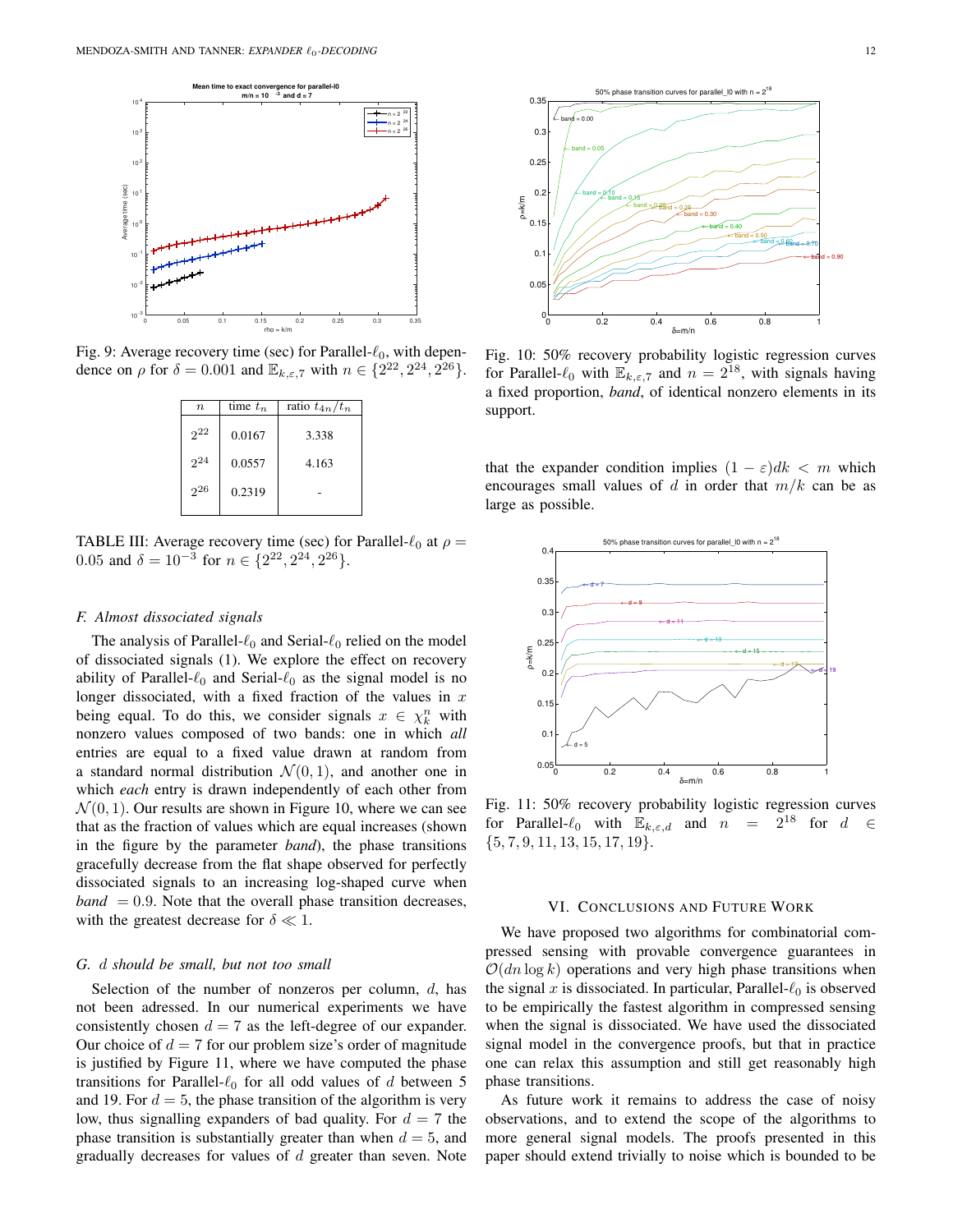less than half the minimal distance between obtainable values  $\sum_{i \in T} x_i$  by introducing an equivalence class. A variant which is robust to Gaussian noise is scope for future work.

# APPENDIX

For completeness, we give a proof of Lemma II.4

*Proof:* For any unbalanced, left d-regular, bipartite graph it holds that:

$$
|\mathcal{N}_1(S)| + |\mathcal{N}_{>1}(S)| = |\mathcal{N}(S)|,\tag{45}
$$

$$
|\mathcal{N}_1(S)| + 2|\mathcal{N}_{>1}(S)| \le d|S|. \tag{46}
$$

Where (45) follows from the definition of  $\mathcal{N}_{>1}(S)$ , and (46) by double-counting the edges emanating from  $S$  to  $\mathcal{N}(S)$ . Now, to prove that (7) is necessary, assume that G is a  $(k, \varepsilon, d)$ expander graph. Then, for  $S \in [n]^{(\leq k)}$  we have that

$$
|\mathcal{N}(S)| > (1 - \varepsilon)d|S|.\tag{47}
$$

Combining (45), (46) and (47) we get the chain of inequalities

$$
d|S| - |\mathcal{N}_{>1}(S)| \ge |\mathcal{N}(S)| > (1 - \varepsilon)d|S|,
$$
 (48)

which yield

$$
|\mathcal{N}_{>1}(S)| < \varepsilon d|S|.\tag{49}
$$

Plugging (49) into (45) and using (47) we obtain

$$
|\mathcal{N}_1(S)| > (1 - 2\varepsilon)d|S|.\tag{50}
$$

To prove the sufficiency of (7) for graph expansion, we couple it with (46) into the system

$$
(1 - 2\varepsilon)d|S| < |\mathcal{N}_1(S)| \le d|S| - 2|\mathcal{N}_{>1}(S)|,\tag{51}
$$

and use the left and right hand sides recover (49). Now, using (7) and (45) we obtain

$$
|\mathcal{N}(S)| - |\mathcal{N}_{>1}(S)| > (1 - 2\varepsilon)d|S|. \tag{52}
$$

And using (49) in (52) allows us to recover (47), implying that G is a  $(k, \varepsilon, d)$ -expander graph.

#### **REFERENCES**

- [1] S. Jafarpour, W. Xu, B. Hassibi, and R. Calderbank, "Efficient and robust compressed sensing using optimized expander graphs," *Information Theory, IEEE Transactions on*, vol. 55, no. 9, pp. 4299–4308, 2009.
- [2] R. Berinde, P. Indyk, and M. Ruzic, "Practical nearoptimal sparse recovery in the l1 norm," in *Communication, Control, and Computing, 2008 46th Annual Allerton Conference on*. IEEE, 2008, pp. 198–205.
- [3] E. J. Candès and T. Tao, "Decoding by linear programming," *Information Theory, IEEE Transactions on*, vol. 51, no. 12, pp. 4203–4215, 2005.
- [4] D. L. Donoho, "Compressed sensing," *Information Theory, IEEE Transactions on*, vol. 52, no. 4, pp. 1289–1306, 2006.
- [5] E. J. Candès and J. Romberg, "Quantitative robust uncertainty principles and optimally sparse decompositions," *Foundations of Computational Mathematics*, vol. 6, no. 2, pp. 227–254, 2006.
- [7] E. J. Candès, J. K. Romberg, and T. Tao, "Stable signal recovery from incomplete and inaccurate measurements," *Communications on pure and applied mathematics*, vol. 59, no. 8, pp. 1207–1223, 2006.
- [8] E. J. Candès and T. Tao, "Near-optimal signal recovery from random projections: Universal encoding strategies?" *Information Theory, IEEE Transactions on*, vol. 52, no. 12, pp. 5406–5425, 2006.
- [9] H. Nyquist, "Certain topics in telegraph transmission theory," *American Institute of Electrical Engineers, Transactions of the*, vol. 47, no. 2, pp. 617–644, 1928.
- [10] C. E. Shannon, "Communication in the presence of noise," *Proceedings of the IRE*, vol. 37, no. 1, pp. 10–21, 1949.
- [11] S. Foucart and H. Rauhut, *A mathematical introduction to compressive sensing*. Springer, 2013.
- [12] B. BAH and J. TANNER, "Vanishingly sparse matrices and expander graphs, with application to compressed sensing," *IEEE transactions on information theory*, vol. 59, no. 11, pp. 7491–7508, 2013.
- [13] R. Berinde, A. C. Gilbert, P. Indyk, H. Karloff, and M. J. Strauss, "Combining geometry and combinatorics: A unified approach to sparse signal recovery," in *Communication, Control, and Computing, 2008 46th Annual Allerton Conference on*. IEEE, 2008, pp. 798–805.
- [14] R. G. Baraniuk, "Single-pixel imaging via compressive sampling," *IEEE Signal Processing Magazine*, 2008.
- [15] R. Berinde and P. Indyk, "Sequential sparse matching pursuit," in *Communication, Control, and Computing, 2009. Allerton 2009. 47th Annual Allerton Conference on*. IEEE, 2009, pp. 36–43.
- [16] W. Xu and B. Hassibi, "Efficient compressive sensing with deterministic guarantees using expander graphs," in *Information Theory Workshop, 2007. ITW'07. IEEE*. IEEE, 2007, pp. 414–419.
- [17] T. Tao and V. H. Vu, *Additive combinatorics*. Cambridge University Press, 2006, vol. 105.
- [18] R. G. Baraniuk, V. Cevher, M. F. Duarte, and C. Hegde, "Model-based compressive sensing," *Information Theory, IEEE Transactions on*, vol. 56, no. 4, pp. 1982–2001, 2010.
- [19] L. A. Bassalygo and M. S. Pinsker, "Complexity of an optimum nonblocking switching network without reconnections," *Problemy Peredachi Informatsii*, vol. 9, no. 1, pp. 84–87, 1973.
- [20] M. Capalbo, O. Reingold, S. Vadhan, and A. Wigderson, "Randomness conductors and constant-degree lossless expanders," in *Proceedings of the thiry-fourth annual ACM symposium on Theory of computing*. ACM, 2002, pp. 659–668.
- [21] G. Cormode and S. Muthukrishnan, "An improved data stream summary: the count-min sketch and its applications," *Journal of Algorithms*, vol. 55, no. 1, pp. 58–75, 2005.